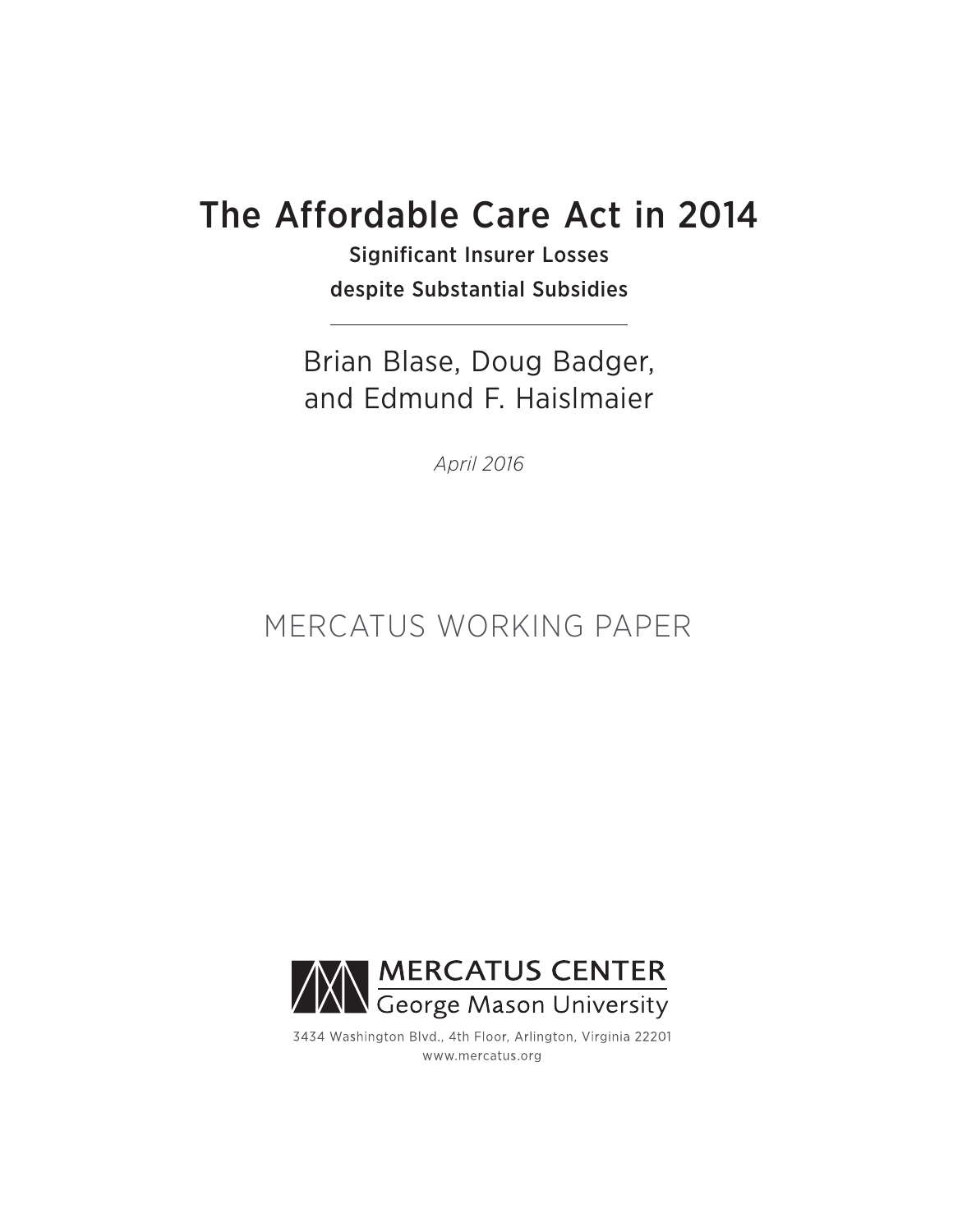*Brian Blase, Doug Badger, and Edmund F. Haislmaier. "The Affordable Care Act in 2014: Significant Insurer Losses despite Substantial Subsidies." Mercatus Working Paper, Mercatus Center at George Mason University, Arlington, VA, March 2016.*

#### **Abstract**

The ACA significantly altered the rules governing the individual insurance market, and the general effect was to lower premiums for older and less healthy people and raise premiums for younger and healthier people. To induce younger and healthier people to enroll, the law contained the individual mandate and subsidies for both buyers and, for the first few years of the program, sellers of insurance in the form of premium stabilization programs. This study analyzes data from HHS from 2014, the first year of the ACA's implementation, and finds that insurers suffered significant losses despite eventually receiving much larger payments from the law's reinsurance program (one of the premium stabilization programs) than they expected when setting their 2014 premiums. Given the same population and same utilization of services from that population, insurers would have had to price average premiums more than 25 percent higher to avoid losses in the absence of the reinsurance program. While insurers' performance varied significantly across carriers and states, the large overall losses in 2014 raise questions about the long-term stability of the changes made by the ACA, particularly after 2016 when the reinsurance and risk corridor programs end and premium revenue must be sufficient to cover expenses.

*JEL* codes: I13, I11, I18, H51

Keywords: Affordable Care Act, exchanges, reinsurance, risk corridors, loss ratio, qualified health plans

#### **Author Affiliation and Contact Information**

Brian Blase Senior Research Fellow Mercatus Center at George Mason University bblase@mercatus.gmu.edu

Senior Research Fellow Heritage Foundation

Doug Badger Senior Fellow Galen Institute Edmund F. Haislmaier

*All studies in the Mercatus Working Paper series have followed a rigorous process of academic evaluation, including (except where otherwise noted) at least one double-blind peer review. Working Papers present an author's provisional findings, which, upon further consideration and revision, are likely to be republished in an academic journal. The opinions expressed in Mercatus Working Papers are the authors' and do not represent official positions of the Mercatus Center or George Mason University.*

*The Mercatus Center gratefully acknowledges the financial support of the John Templeton Foundation for research on healthcare policy in the United States.*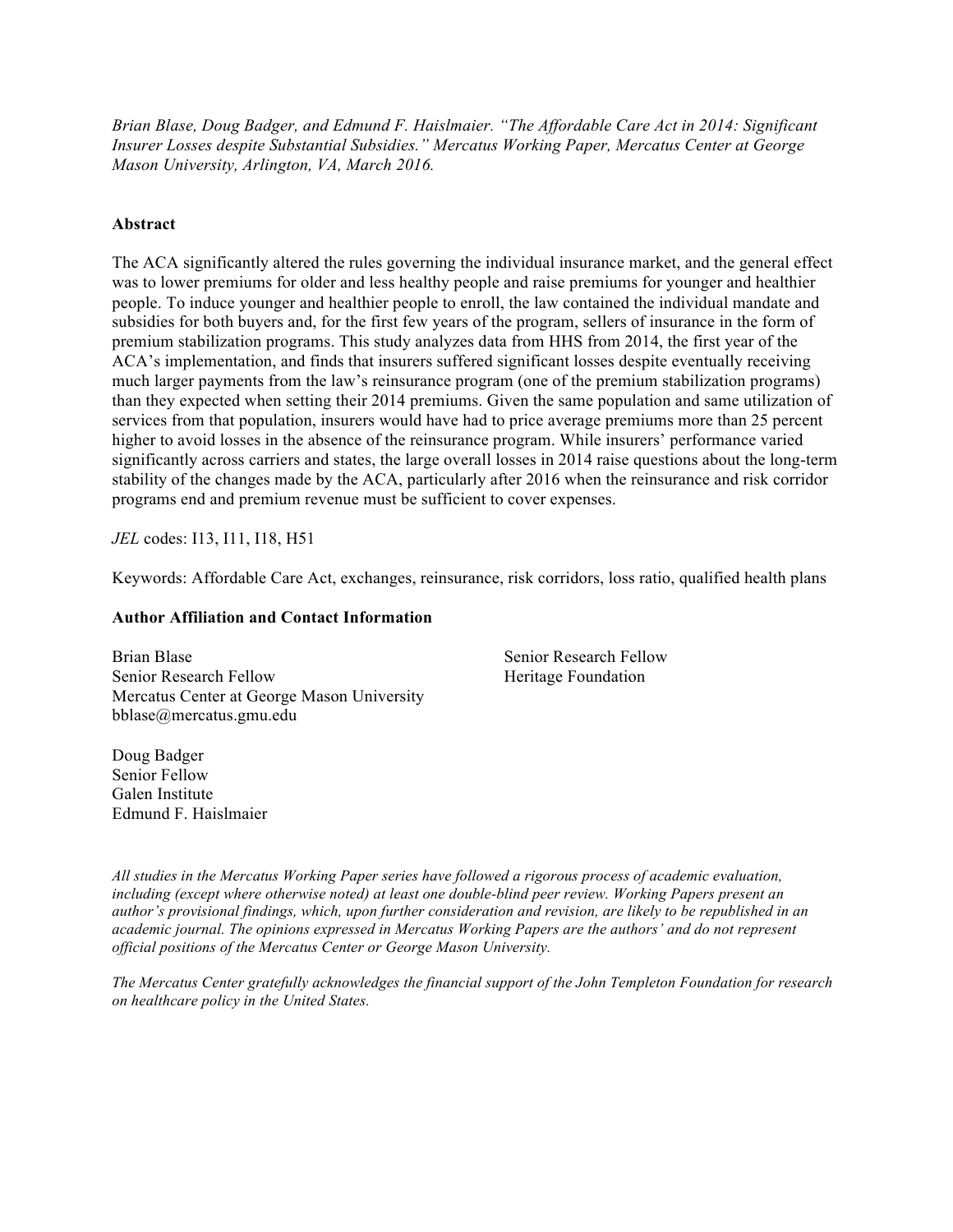## **The Affordable Care Act in 2014:**

#### **Significant Insurer Losses despite Substantial Subsidies**

Brian Blase, Doug Badger, and Edmund F. Haislmaier

## **Introduction**

The Affordable Care Act (ACA) significantly altered the regulation of health insurance in the United States, with the most sweeping changes imposed on the individual and small group markets. Plans now have to meet numerous new federal regulations, including benefit requirements, actuarial value standards, and premium restrictions.<sup>1</sup> These requirements made insurance more attractive to older and less healthy individuals and less attractive to younger and healthier individuals, all else being equal. Of critical importance to the ACA's success is whether younger and healthier people enroll in significant enough numbers to cross-subsidize insurers for lower than actuarially fair premiums on older and less healthy people. To induce healthy people to enroll, the ACA included the individual mandate penalty as well as subsidies for many people to reduce their out-of-pocket premiums and cost-sharing amounts.<sup>2</sup>

<sup>&</sup>lt;sup>1</sup> The ACA required insurers to offer coverage to all applicants (guaranteed issue) during open enrollment periods, or during special enrollment periods for people with a qualifying life event, without varying premiums based on health status (ban on medical underwriting). The ACA also prohibited insurers from varying premiums by more than three to one for individuals of different age who are 21 years and older. Premiums may not vary by more than 50 percent for similar individuals who only differ in tobacco usage. The ACA also required Qualified Health Plans (QHPs) to comply with narrow actuarial value bands with a minimum actuarial value of 60 percent.

 $2^2$  The ACA authorized premium tax credits for people enrolling in an exchange plan who generally have income between 100 and 400 percent of the federal poverty level (FPL) and are not eligible for another government health care program or insurance through the workplace. The credits are structured to limit the amount of income that people pay for premiums. The law also authorized cost-sharing reduction (CSR) payments, which lower plan deductibles and other cost-sharing amounts, for people with income below 250 percent of the FPL who purchase silver plan coverage. The CSR payments raise the actuarial value of plans to 94 percent for people between 100 and 150 percent of the FPL, 87 percent for people between 150 and 200 percent of the FPL, and 73 percent for people between 200 and 250 percent of the FPL. The US House of Representatives has filed a lawsuit against the Department of Health and Human Services (HHS), claiming that the House did not appropriate money for the CSR program and that HHS is making illegal payments to insurers through the CSR program.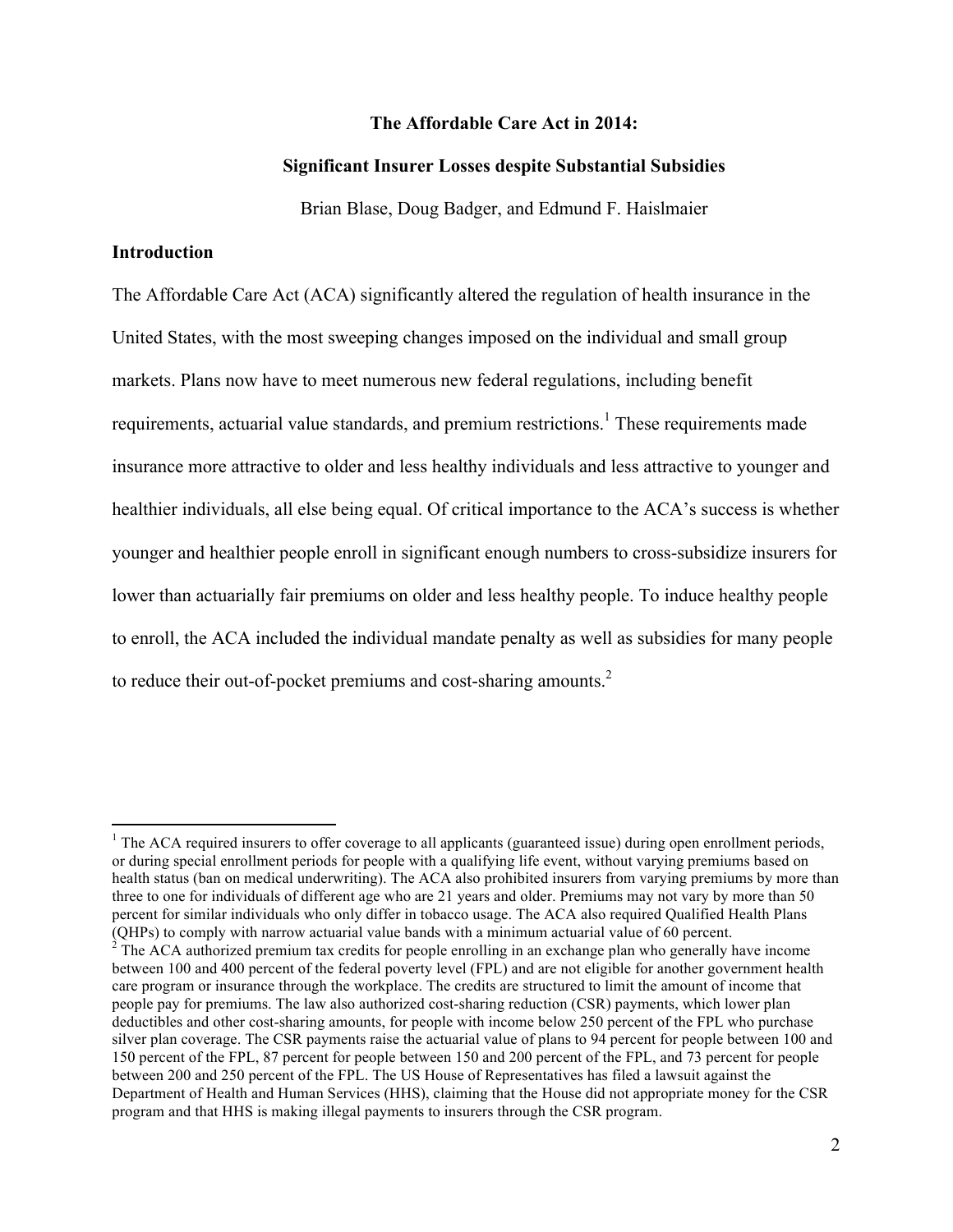The fact that almost all of the changes occurred simultaneously made it difficult to predict their effects. In an attempt to mitigate the uncertainty for insurers and to support lower overall premiums between 2014 and 2016, the ACA established three premium stabilization programs: a temporary reinsurance program for the individual market, a temporary risk corridor program for Qualified Health Plans (QHPs), and a permanent risk adjustment program for both the individual and small group markets. $3$ 

This is the first in a series of papers<sup>4</sup> in which we provide the most comprehensive analysis to date of the impact of the ACA on the individual and small group insurance market in 2014. In this overview, we provide information on how insurers fared in their first year selling QHPs—plans that satisfy all of the ACA's requirements and are certified to be sold on exchanges—using a data set compiled from medical loss ratio form that insurers are required to file with the Department of Health and Human Services  $(HHS)$ .<sup>5</sup> Data in those filings is reported by state at the plan level, and broken out by market segment (individual and small group) and by participation in the risk corridor program. Because only QHPs participate in the risk corridor program, we were able to identify the specific financial and enrollment data for those plans. We matched this data with the data released by HHS on the premium stabilization programs.

First, we find that in the aggregate, insurers incurred substantial losses despite receiving much larger reinsurance payments per enrollee than they expected when they set their premiums

 $3$  The appendix provides a summary description of each of the three programs, commonly referred to as the premium stabilization programs or the 3Rs, and the order in which they operate.

<sup>&</sup>lt;sup>4</sup> In the second paper, we draw conclusions from the differences in performance for insurers that offered QHPs in both the individual and small group markets. In the third paper, we assess insurer performance (profits/losses, administrative costs, claims, premiums, and 3R payments) across carriers and across states. In the fourth paper, we assess the effectiveness of the 3R programs, particularly risk adjustment.

 $<sup>5</sup>$  Insurers were required to file MLR forms for plan year 2014 with HHS by June 30, 2015. We accessed the data</sup> reported in those filings through a dataset compiled and formatted by Mark Farrah Associates

<sup>(</sup>www.markfarrah.com), a subscription-based aggregator of health insurance regulatory filing data. The data is also available directly from HHS in a public use file at Centers for Medicare & Medicaid Services, "Medical Loss Ratio Data and Systems Resources," https://www.cms.gov/CCIIO/Resources/Data-Resources/mlr.html.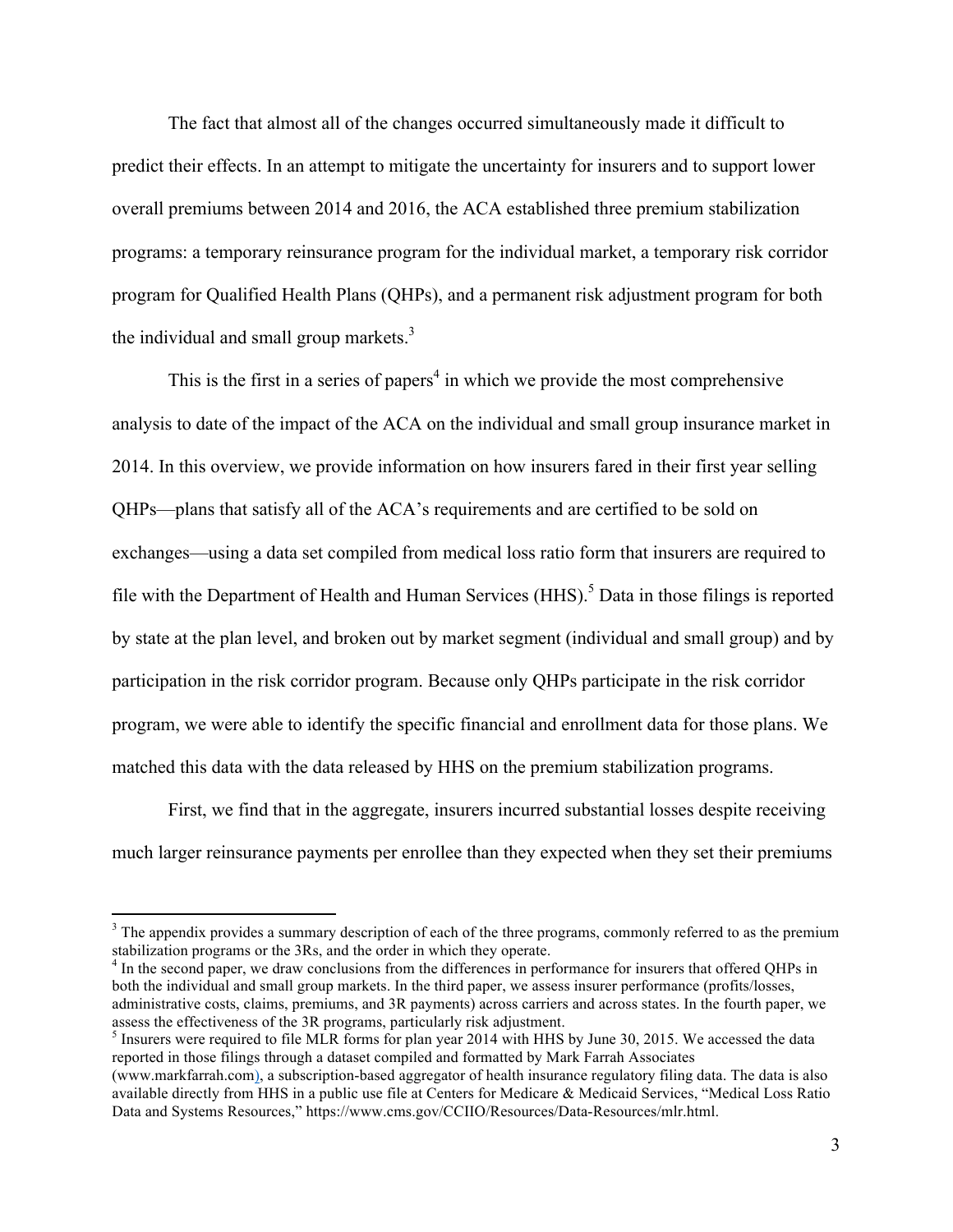for the 2014 plan year. The purpose of the reinsurance program is to "help stabilize premiums for coverage" by compensating insurers for much of the claims incurred by "high risk individuals."6 The larger than expected reinsurance payments were the result of HHS revising the payment formula twice after premiums had been set. Those revisions made the program about 40 percent more generous than the original specifications that insurers relied on when setting premiums.<sup>7</sup> That effectively reduced QHP losses relative to what they otherwise would have been.

Second, our findings quantify how much insurers underpriced individual market QHPs in 2014, despite receiving larger subsidies than expected through the reinsurance program. One possible explanation is that some insurers may have deliberately underpriced their coverage offerings in an attempt to gain market share, based on expectations that the reinsurance and risk corridor programs would subsidize losses if they incurred. However, the large losses by carriers in the aggregate suggest that medical claims incurred were far higher than what insurers could have expected, even with a strategy of underpricing in year one. To break even in 2014 without the reinsurance program, we estimate that premiums would have needed to be more than a quarter more expensive in the aggregate—assuming, implausibly, that no additional selection effects would have resulted from such higher premiums. Under the original reinsurance program parameters (those at the time insurers set 2014 premiums), premiums would have needed to be nearly a third higher in the aggregate, again assuming no additional selection effects.

Third, we find that QHP performance varied significantly across insurers and across states. In the aggregate, the health care cooperatives (co-ops) created with federal loans authorized by the ACA performed the worst, while QHPs with narrower provider networks

 <sup>6</sup> Public Law 111-148 § 1341, codified at 42 USC § 18061. <sup>7</sup> Seth Chandler, "How the Obama Administration Raided the Treasury to Pay Off Insurers," *Forbes*, January 18, 2016.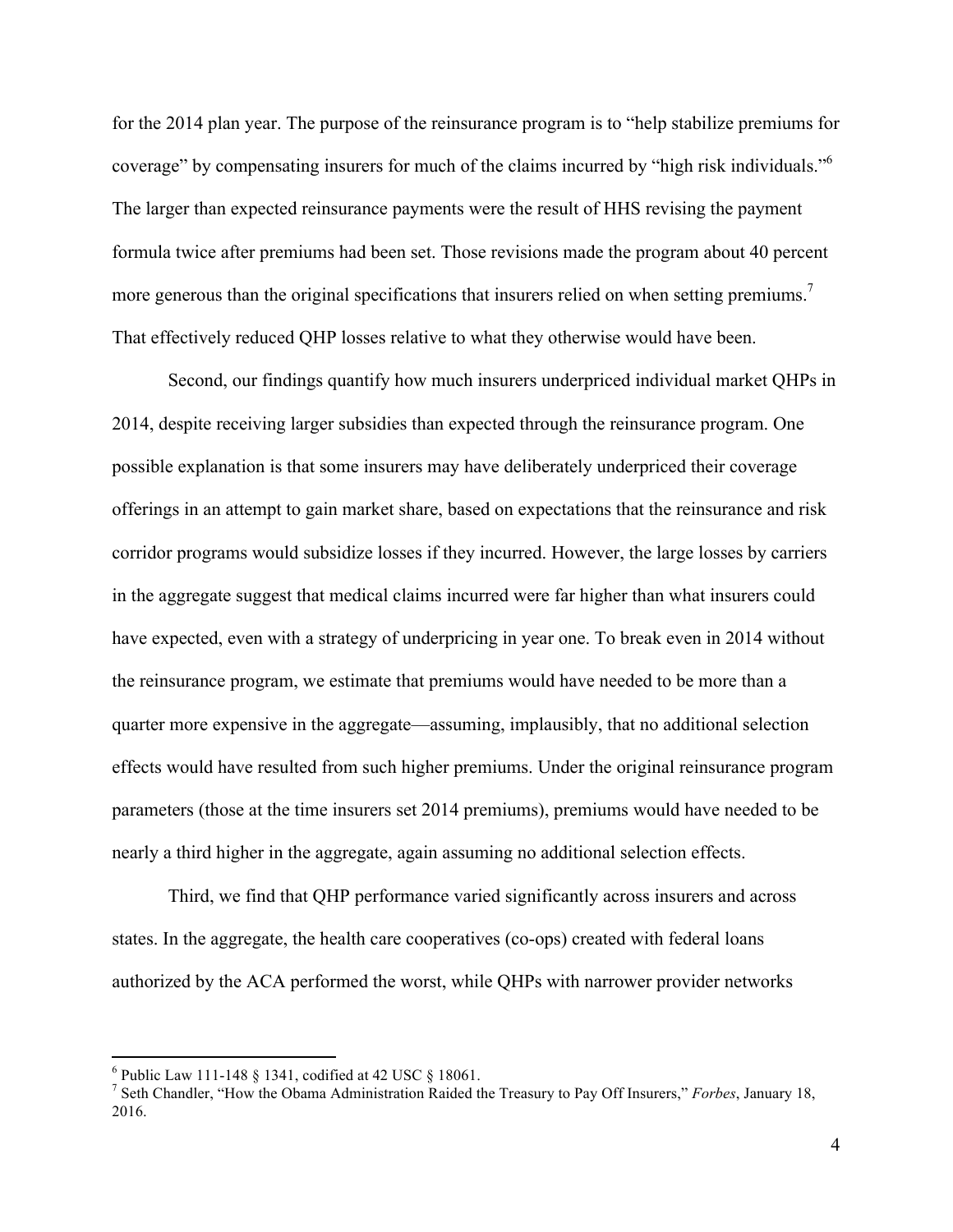generally fared the best. QHPs issued by Blue Cross and Blue Shield (Blue) carriers, which accounted for nearly three out of five enrollees in 2014, fared slightly better than other QHPs in the aggregate but still made net risk corridor claims. Some, like Anthem and Blue Shield of California, were net payers into the risk corridor program, while other Blues plans, such as those in Texas and North Carolina, incurred very large losses and made sizeable claims against the program.

Some of the state-level variation may be explained by state decisions with respect to expanding Medicaid or permitting insurers to renew non-grandfathered non-ACA-compliant policies (transition policy). This is because insurers generally fared better with their QHPs in states that expanded Medicaid and did not adopt the transition policy. However, most of the state-level variation disappeared after controlling for California, which expanded Medicaid and did not adopt the transition policy. $8 \text{ In a subsequent paper, we will further investigate factors that}$ might explain variations in insurer performance. We will do this using regression analysis to control for variables such as state decisions with respect to expanding Medicaid, creating their own exchange, or adopting the Obama administration's transition policy.

While detailed information on insurer performance and payments and claims through the premium stabilization programs in 2015 is not yet available, reports indicate that insurers' losses were at least as high in 2015 as in 2014.<sup>9</sup> The Blue Cross Blue Shield Association reports that not only did ACA enrollees use more medical services across all sites of care, but the "medical costs associated with caring for the new individual market enrollees, were, on average, 19

<sup>&</sup>lt;sup>8</sup> California accounted for more than 20 percent of individual market QHP enrollment in 2014, and insurers did much better than average selling QHPs in California.

<sup>&</sup>lt;sup>9</sup> Deep Bannerjee, Caitlin Weir, and James Sung, "The ACA Risk Corridor Will Not Stabilize the U.S. Health Insurance Marketplace in 2015," *RatingsDirect, Standard & Poor's Financial Services*, November 5, 2015, 2–3.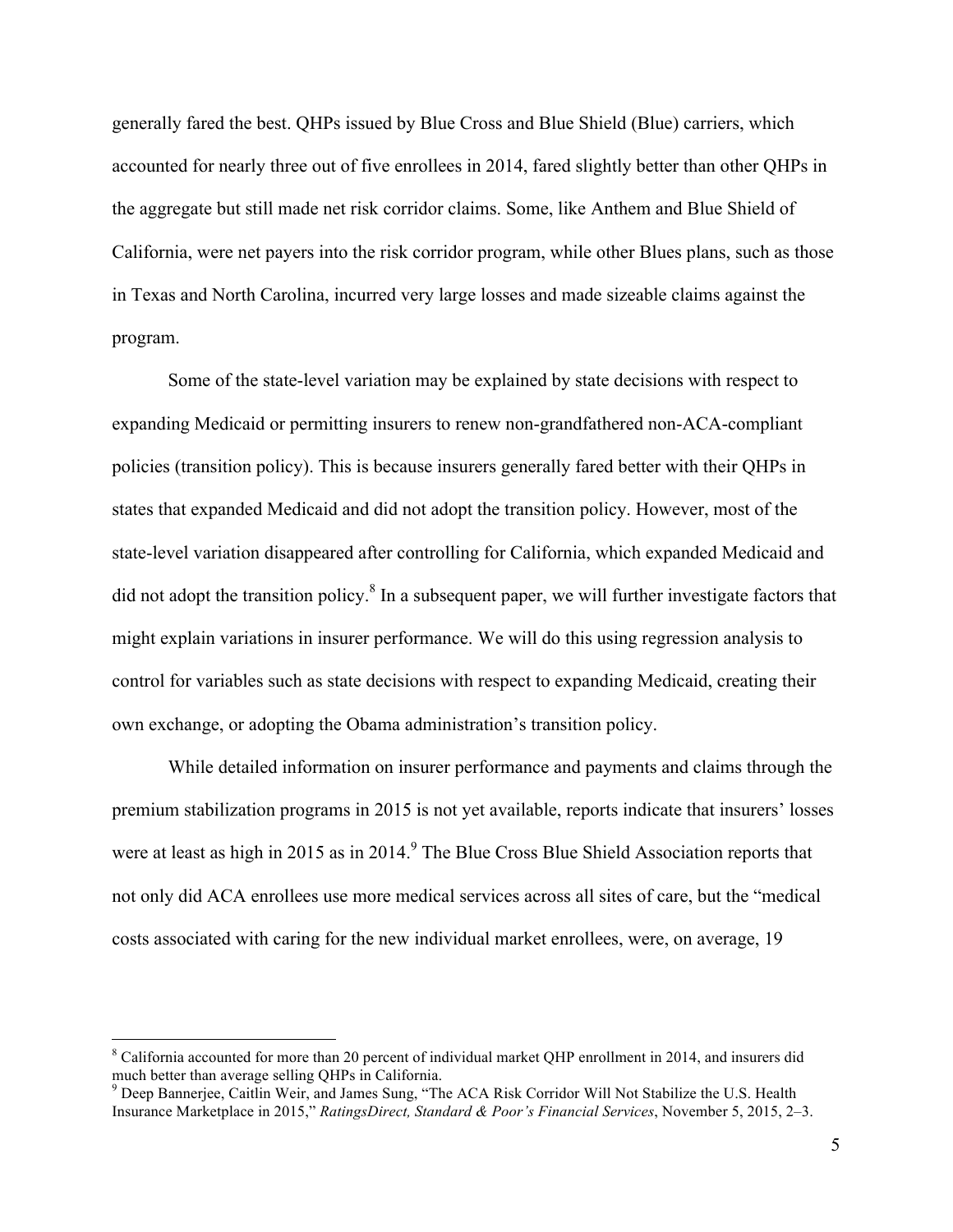percent higher than employer-based group members in 2014 and 22 percent higher in 2015."10 This suggests that our findings of what happened in 2014 were likely replicated at a macro level in 2015, and those findings almost certainly have implications for future years. Overall, the large losses incurred by insurers selling QHPs raise questions about the long-term stability of the changes made by the ACA, which will face additional pressure when the reinsurance and risk corridor programs end and premium revenue must be sufficient to cover expenses.

# **Reinsurance Payments per Enrollee Much Higher Than Expected**

The ACA's reinsurance program provides significant protection to insurers offering ACAcompliant plans in the individual market between 2014 and 2016. The program accomplishes this by compensating the insurers for a large share of expenses incurred by "high risk individuals." As a result of this program, insurers priced premiums lower than they otherwise would have. While all ACA-compliant individual market plans are eligible for reinsurance payments for their "high risk individuals,"<sup>11</sup> the overwhelming majority of those payments were received by QHPs.<sup>12</sup> In 2014, individual market QHPs received net reinsurance payments—largely a transfer from group health plans—of about \$6.72 billion. $^{13}$ 

Prior to insurers setting their 2014 premiums, HHS issued regulations specifying that the reinsurance program would have an attachment point of \$60,000, a reinsurance cap of \$250,000,

<sup>&</sup>lt;sup>10</sup> Blue Cross Blue Shield Association, "Newly Enrolled Members in The Individual Health Insurance Market After Health Care Reform: The Experience from 2014 and 2015," March 2016.<br><sup>11</sup> Pub. L. 111-148 § 1341.

 $12$  In 2014, insurers selling OHPs received \$7.15 billion (90.8 percent) of the of \$7.87 billion in total reinsurance payments.

<sup>&</sup>lt;sup>13</sup> The program is largely funded by group health plans. In 2014, nonexempt plans were assessed a fee of \$63 per enrollee to finance the reinsurance program. Individual market plans were also required to contribute to the program. Thus, for individual market plans, net reinsurance payments received are their gross receipts from the program minus the assessments imposed on them to fund the program.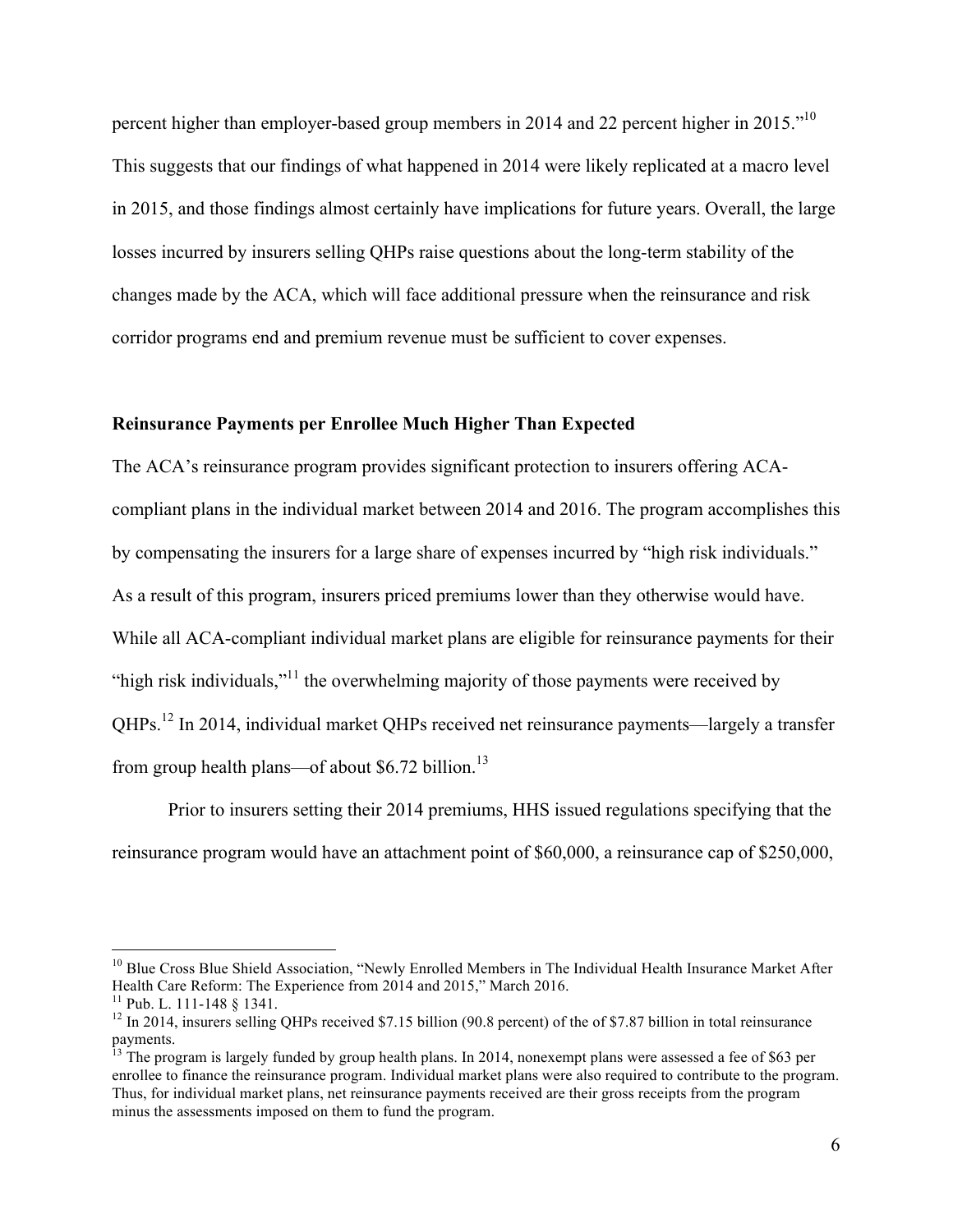and a coinsurance rate of 80 percent.<sup>14</sup> HHS's rationale was that "the parameters would not interfere with traditional commercial reinsurance, which typically has attachment points in the \$250,000 range."<sup>15</sup> As an example, an insurer could expect to receive a reinsurance program payment of \$112,000 for an enrollee with \$200,000 in claims (\$200,000 − \$60,000 = \$140,000 x  $0.8 = $112,000$ . The Congressional Budget Office (CBO) estimated that the reinsurance program lowered 2014 premiums by approximately 10 percent.<sup>16</sup>

On March 5, 2014, HHS changed the parameters of the reinsurance program, lowering the attachment point to \$45,000. HHS stated that if there were still funds unexpended, it would also increase the coinsurance rate, so as to "maximize the benefits of the reinsurance program."<sup>17</sup> In March of 2014, Seth Chandler of the University of Houston estimated that the reinsurance parameters with the lower attachment point would have enabled insurers to set premiums for their 2014 QHPs about 11 percent lower than they otherwise would have been if those parameters were known to insurers at the time.<sup>18</sup> In June 2015, HHS increased the coinsurance rate to 100 percent—making the program, ex post facto, about 40 percent more generous relative to the original specifications.<sup>19</sup> Adjusting Chandler's estimate to reflect the final reinsurance program parameters—his original analysis was based on a \$45,000 attachment point and 80 percent coinsurance rate—implies that the reinsurance program as implemented provided QHPs with compensation sufficient to cover discounting their premiums by about 13.5 percent.

<sup>&</sup>lt;sup>14</sup> "Patient Protection and Affordable Care Act; HHS Notice of Benefit and Payment Parameters for 2014, Proposed Rule," *Federal Register*, Vol. 77, No. 236 (December 7, 2012), 73118–732128; and "Patient Protection and Affordable Care Act; HHS Notice of Benefit and Payment Parameters for 2014, Final Rule," *Federal Register*, Vol.

<sup>&</sup>lt;sup>15</sup> *Ibid.*, "Final Rule," *Federal Register*, Vol. 78, No. 47, 15467.<br><sup>16</sup> Congressional Budget Office, "Private Health Insurance Premiums and Federal Policy," February 2016.<br><sup>17</sup> Centers for Medicare & Medicaid Service 31, 2014.

<sup>&</sup>lt;sup>19</sup> Department of Health and Human Services, "Transitional Reinsurance Program: Pro Rata Adjustment to the National Coinsurance Rate for the 2014 Benefit Year," June 17, 2015.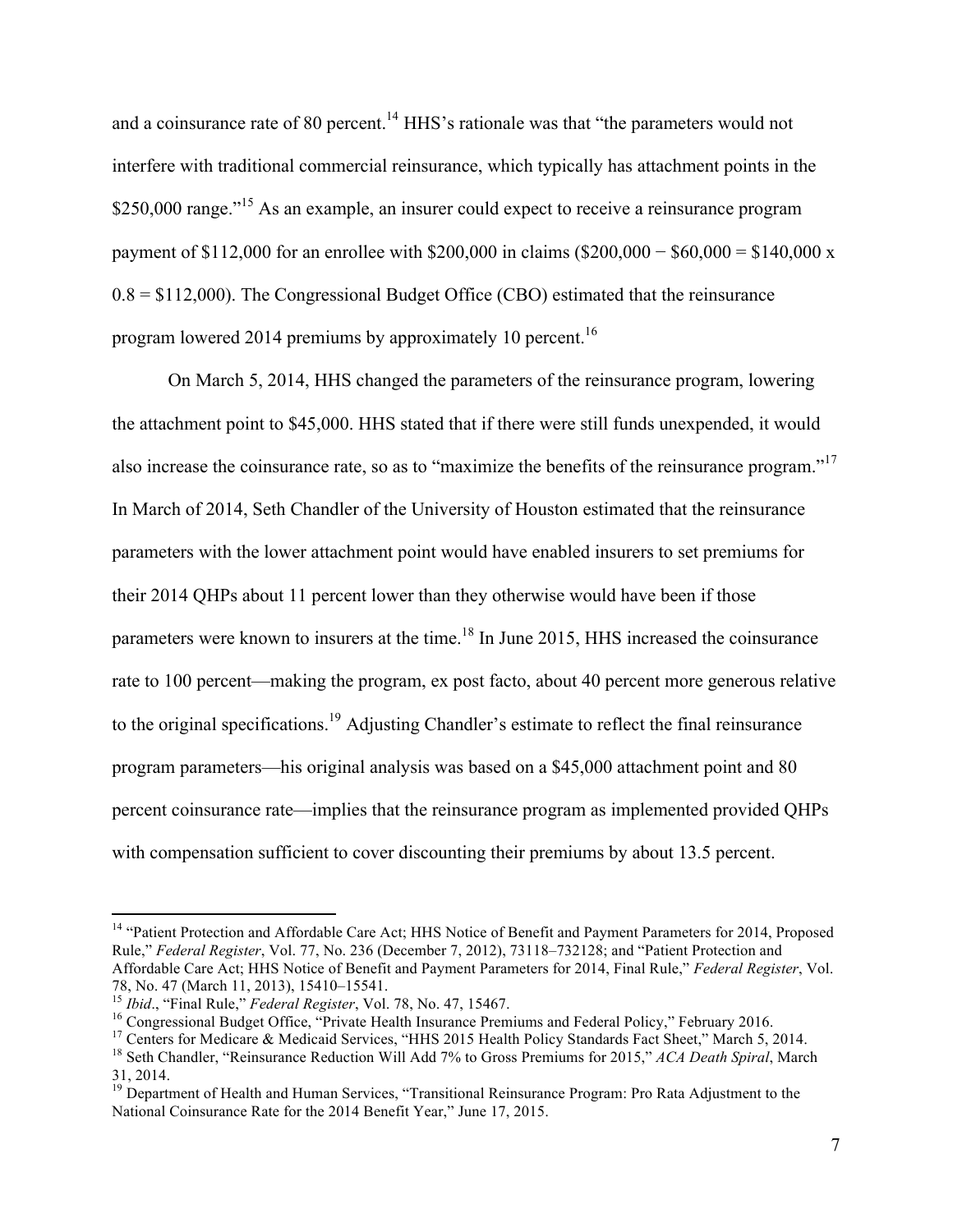Table 1 shows that the reinsurance payment per individual market QHP enrollee<sup>20</sup> equaled \$833 in 2014; the mean amount equaled \$934 after weighting QHPs by medical claims.<sup>21</sup> Weighting by medical claims allows us to account for the variation in spending by OHP on expenses of its enrollees and place greater weight on QHPs that incurred higher medical claims. The unweighted and claims-weighted per-enrollee 2014 reinsurance payments amount to about 18.8 percent and 20.6 percent of premium income, respectively.<sup>22</sup>

A comparison of actual per-enrollee reinsurance payments to what insurers likely expected as estimated by CBO and Chandler, strongly suggests that insurers received substantially more in reinsurance payments per enrollee—nearly twice as much—than they anticipated when they were setting their 2014 premiums. Since insurers received substantially larger reinsurance payments than they expected when they set premiums, their large losses likely resulted from a combination of factors. These likely include aggressive pricing and less aggressive utilization management, both of which insurers were incentivized to do because of the premium stabilization programs. However, the most significant factor that explains the widespread losses is likely an overall risk pool that was older and less healthy than insurers expected.

 $20$  We report per-enrollee figures using the life year convention. Life years are reported on the MLR form and are simply an annualized per-enrollee equivalent equal to the number of member months (also reported on the form) divided by 12. Thus, expressing enrollment in life years incorporates enrollment changes over time and accurately corresponds to the associated financial data (premium, claims, and government program transfers).

<sup>&</sup>lt;sup>21</sup> The calculations for these two values are  $\frac{\sum_{\alpha \in QHP} NRI_i}{\sum_{\alpha \in QHP} LY_i}$  and  $\frac{\sum_{\alpha \in QHP} NRI_i/LY_i x MC_i}{\sum_{\alpha \in QHP} MC_i}$ , respectively, where NRI are net reinsurance payments received by a QHP, LY are the life years enrolled by that QHP, and MC are total medical claims incurred by that QHP.

 $22$  For premium income value used in the denominator of these calculations, see table 1.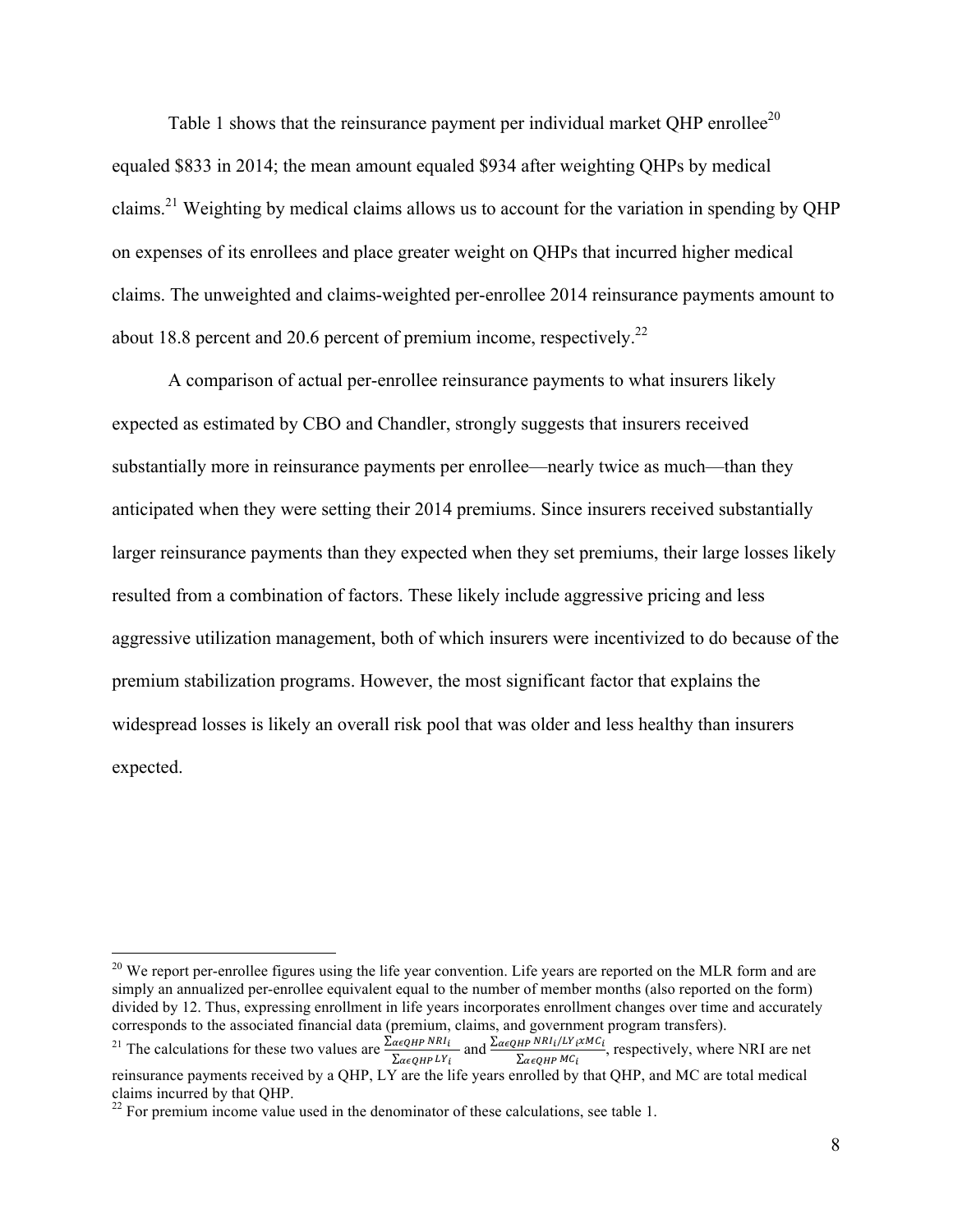# **Insurers Incurred Large Losses Selling QHPs**

Table 1 summarizes the 2014 data for the 289 individual market QHPs, on both an aggregate and a per-enrollee/life year basis (see footnote 20). QHPs received premium payments, cost sharing reduction (CSR) payments made by HHS to insurers to reduce plan deductibles and other costsharing amounts for certain low-income enrollees, and reinsurance payments. Medical claims represent enrollee healthcare bills paid by the QHP. Risk adjustment can be a net receipt or payment for the QHP. Although risk adjustment payments are determined by a complicated formula, the program is intended to make payments to QHPs that enroll a less-healthy-thanaverage population and collect payments from QHPs that enroll a healthier-than-average population. We discuss the risk corridor program in more detail below, and in appendix A we provide a summary of all three premium stabilization programs (reinsurance program, risk corridor program, and risk adjustment program).

In aggregate, the 289 individual market QHPs collected \$33.00 billion in premiums and \$2.75 billion in CSR payments, for a total of about \$35.76 billion in premium income.<sup>23</sup> The total claims incurred by these QHPs amounted to nearly \$37.30 billion in 2014. As previously noted, individual market QHPs had net reinsurance receipts of \$6.72 billion and a net risk adjustment outflow of approximately \$340 million. Since the risk adjustment program is a budget-neutral program for non-grandfathered individual market plans, the aggregate risk adjustment outflow

<sup>&</sup>lt;sup>23</sup> The data on premium payments includes all advanced premium tax credits paid by the Department of the Treasury to insurers on behalf of enrollees, as the source of funds has no effect on insurer premium revenues. We treated CSR payments, which were advanced to insurers, as additional premium income because those payments are based on the expected cost to the insurer of altering its plan design in ways that shift an incremental share of total medical spending from the enrollee to the plan (by reducing enrollee out-of-pocket contributions) and induce marginally higher utilization—both of which increase a plan's claims payouts. In other words, absent the CSR program the higher actuarial value plans selected by enrollees would have, of necessity, carried higher face premiums, and thus, the advance CSR payments functionally constituted additional, indirect premium payments. The advance CSR payments were estimates and there is a reconciliation process that will occur. Therefore, insurers may end up receiving somewhat more or less than the advanced amount at the conclusion of the reconciliation process.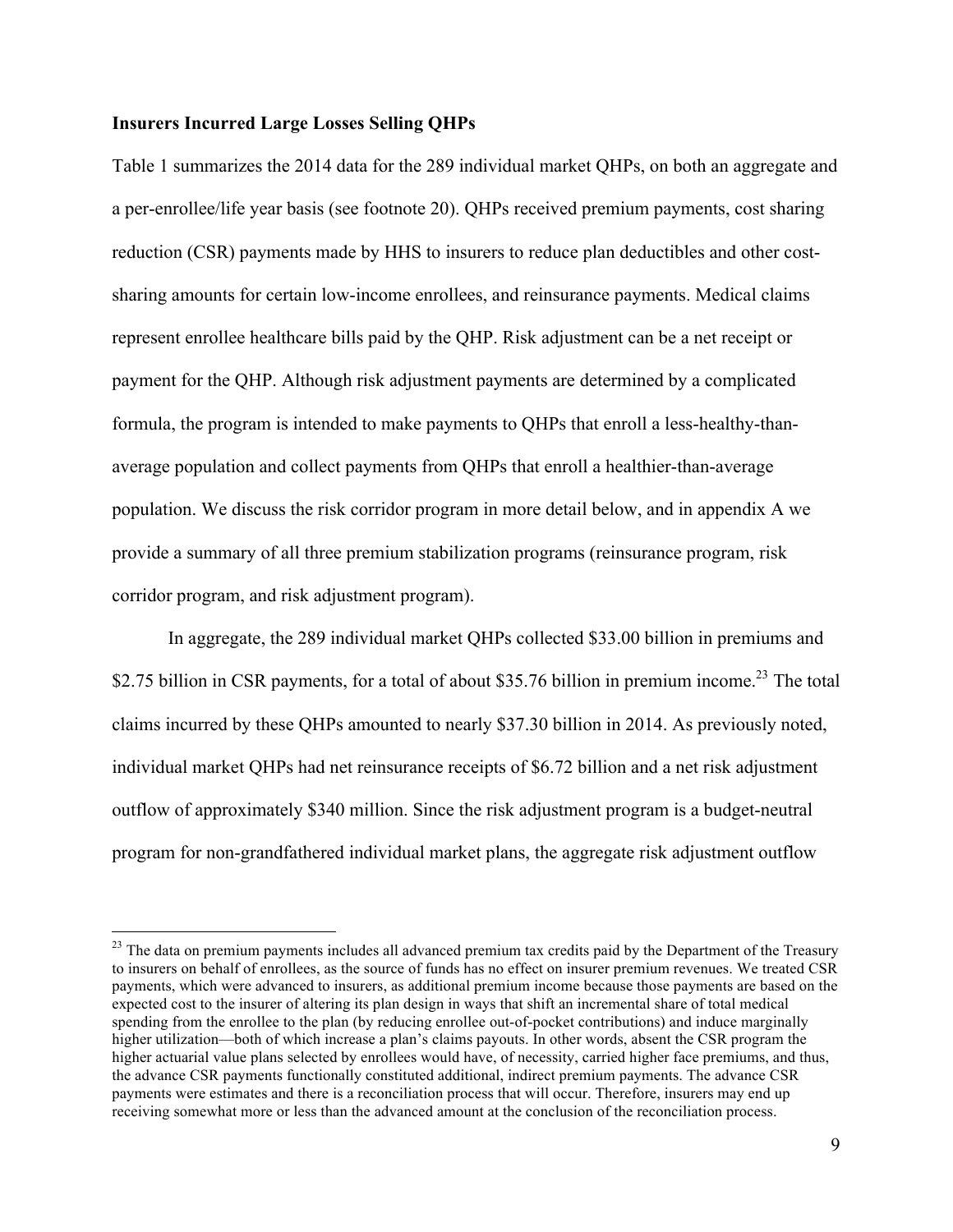from individual market QHPs indicates that QHPs enrolled a healthier population than non-QHP individual market plans.

|                                   |                   | Mean per | <b>Weighted Mean</b> |
|-----------------------------------|-------------------|----------|----------------------|
| Variable                          | Total             | Enrollee | per Enrollee         |
| Premium (n=289)                   | \$33,001,369,264  | \$4,092  | \$4,182              |
| CSR Payment (n=277)               | \$2,754,033,974   | \$345    | \$362                |
| Premium Income (n=289)            | \$35,755,403,128  | \$4,433  | \$4,540              |
| Medical Claims (n=289)            | \$37,297,039,459  | \$4,624  | \$5,000              |
| Net Risk Corridor Claims (n=289)^ | \$2,202,369,764   | \$273    | \$321                |
| Net Reinsurance Receipts (n=289)  | \$6,720,860,397   | \$833    | \$934                |
| Net Risk Adjustment Payments*     | $-$ \$339,604,367 | $-529$   | \$14                 |
| $(n=277)$                         |                   |          |                      |
| Number of Life Years              | 8,065,799         |          |                      |

# **Table 1. Individual Market QHPs Totals and Mean Amounts**

Note: Table 1 shows per-enrollee figures on both an unweighted basis and a claims-weighted basis. We weighted the data by claims to account for the differences across plans in expenditures so that QHPs with higher expenditures receive greater weight in calculating the means. CSR payments were not reported for 12 QHPs; these 12 QHPs totaled 74,109 life years. Since CSR payments were not reported for 12 QHPs, premium income adds up to slightly less than the sum of premiums and CSR payments in the two columns showing means. Risk adjustment information was not reported for the QHPs operating in Massachusetts, the only state that elected to operate the risk adjustment program itself, and for which data is not publicly available. Since the CSR payments are only made to insurers for individuals who select silver plans and have income within the prescribed limits for program eligibility, these amounts do not represent the mean CSR payment received per enrollee who qualifies for this type of subsidy. Rather, the mean CSR payment per enrollee represents the total CSR payments divided by QHP enrollees, reported with and without weighting the QHPs by claims. In appendix B, we show the averages per enrollee weighted by life year.

^ Net risk corridor claims is the difference between all claims made by insurers with costs exceeding target costs (even though not enough funding was available to pay insurers for their total claims) and the payments made by insurers with costs below target costs.

\* The total risk adjustment figures include QHP and non-QHP enrollees. The denominator for the risk adjustment mean per enrollee, therefore, is 11,602,102 life years.

Insurers' risk corridor payments or claims, which are a function of the relationship

between their allowable costs (total costs less administrative costs) and a target amount (total

premiums including premium subsidies less administrative costs), provide a proxy for how their

QHP line of business fared in 2014. Insurers whose target amount exceeded 3 percent of

allowable costs were required to make payments to the risk corridor program. Insurers whose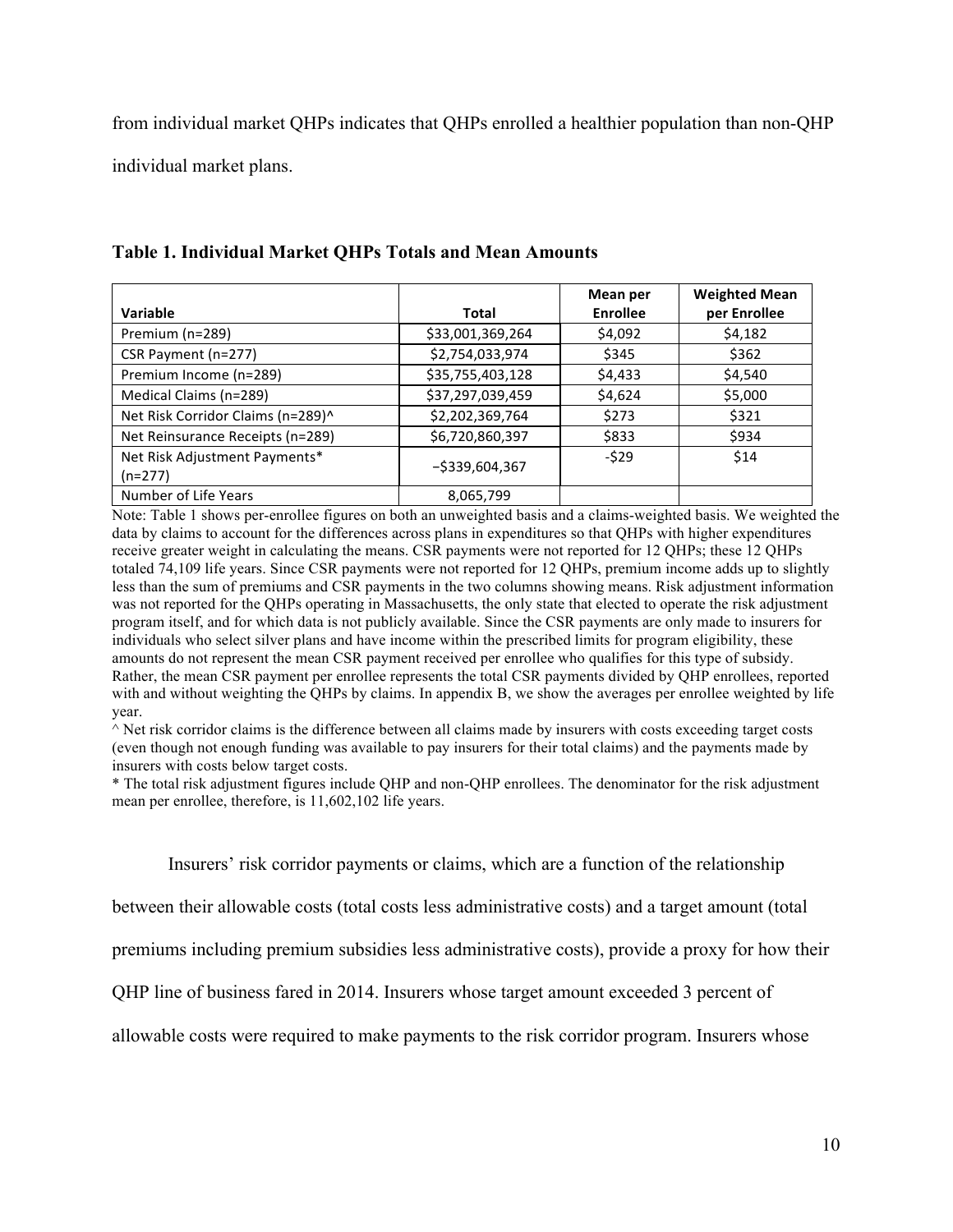allowable costs exceeded the target amount by more than 3 percent were eligible to claim reimbursements from the program.

Despite projections by the Obama administration that risk corridor receipts would likely cover risk corridor claims,  $^{24}$  the program ran a deficit of nearly \$2.5 billion in 2014, as shortfalls (claims of about \$2.9 billion) exceeded gains (receipts of \$362 million). The risk corridor program applies for both individual QHPs and small group QHPs, and the net program deficit for individual QHPs equaled \$2.2 billion in 2014. Congress subsequently included provisions in appropriations legislation for fiscal years 2015 and 2016 that expressly prohibited HHS from making risk corridor payments to insurers in excess of program receipts.<sup>25</sup> However, even if all risk corridor claims were covered, the program would still have, by design, reimbursed insurers for only a portion of those losses. Consequently, insurers' aggregate losses were substantially greater than the \$2.2 billion risk corridor deficit.

Figure 1 shows the distribution of QHPs by risk corridor claims per enrollee. Positive values correspond to risk corridor claims of insurers with allowable costs at least 3 percent greater than the target amount. Negative values correspond to the payments made by insurers with allowable costs at least 3 percent lower than the target amount. Zero corresponds to insurers with allowable costs within 3 percent of the target amount. Nearly 57 percent of enrollees were enrolled in a QHP that expected to contribute or receive less than \$250 per enrollee in the risk corridor program. Of the remaining enrollees, the vast majority were enrolled in QHPs that claimed more than \$250 per enrollee through risk corridors. Roughly 2.1 million QHP enrollees,

<sup>&</sup>lt;sup>24</sup> Mandy Cohen, MD, Testimony before the House Committee on Oversight and Government Reform, June 18, 2014. According to Dr. Cohen's testimony, "we anticipate that risk corridor collections will be sufficient to pay for all risk corridor payments."

 $25$  Consolidated and Further Continuing Appropriations Act, 2015 (Pub. L. 113-235), and Consolidated Appropriations Act, 2016 (Pub. L. 114-113).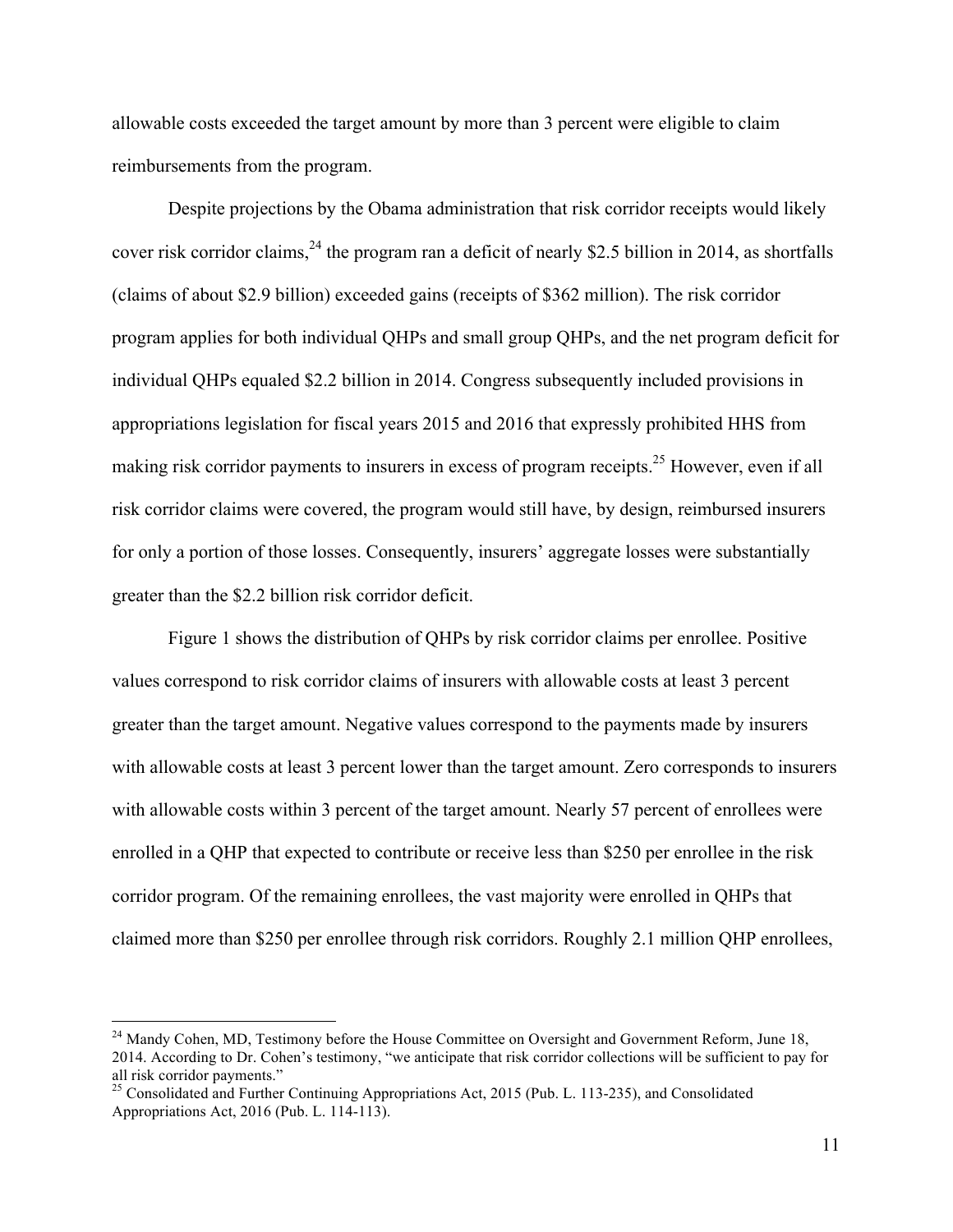which is about 26 percent of all enrollees, were enrolled in QHPs that claimed between \$250 and \$750 per enrollee. Moreover, nearly 1.2 million QHP enrollees—about 15 percent of all enrollees—were enrolled in QHPs that claimed more than \$750 per enrollee.

Figure 2 shows the distribution of the 289 QHPs by their loss ratios. The loss ratio equals medical claims paid divided by the sum of premiums and advance CSR payments received, so does not adjust for payments from the three premium stabilization programs. Seventy QHPs with about 2.16 million enrollees had loss ratios below 0.875, 117 QHPs with about 3.75 million enrollees had loss ratios between 0.875 and 1.25, and 102 QHPs with about 2.16 million enrollees had loss ratios in excess of 1.25. A loss ratio in excess of 1.25 represents extremely poor performance and indicates that premiums would have needed to be significantly higher to cover expenses for the population that enrolled.



**Figure 1. Distribution of 2014 QHP Risk Corridor Claims per Enrollee**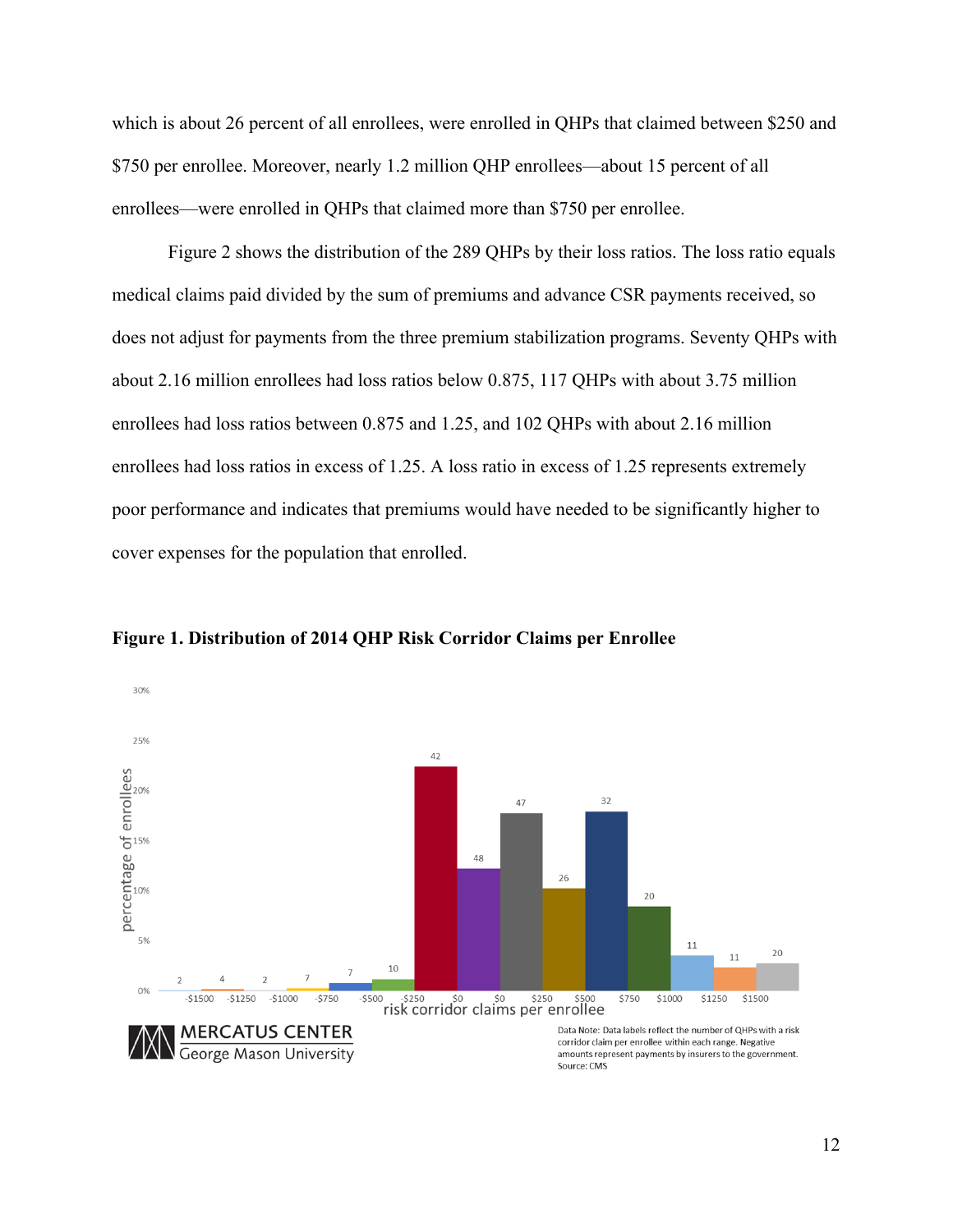

**Figure 2. Distribution of 2014 QHP Enrollment by Loss Ratio**

Table 2 groups the 289 QHPs according to their loss ratios and presents the per-enrollee data for the QHPs in each loss ratio category. The results show that the loss ratio differences were mostly driven by large differences in average medical claims. Across the eight groupings, the coefficient of variation (a statistical measure of the data points around the mean) for medical claims is more than three times the coefficient of variation for premiums. Looking at the extremes, the difference in weighted average premiums between insurers with loss ratios less than 0.80 and more than 1.40 was only \$126, but the difference in their medical claims was \$3,765. As expected, insurers with larger average loss ratios had both larger reinsurance payments and risk corridor claims per enrollee. Although the pattern is not quite as clear, net risk adjustment payments were positively correlated with loss ratios—an indication that plans with less healthy enrollees at the beginning spent more on medical claims.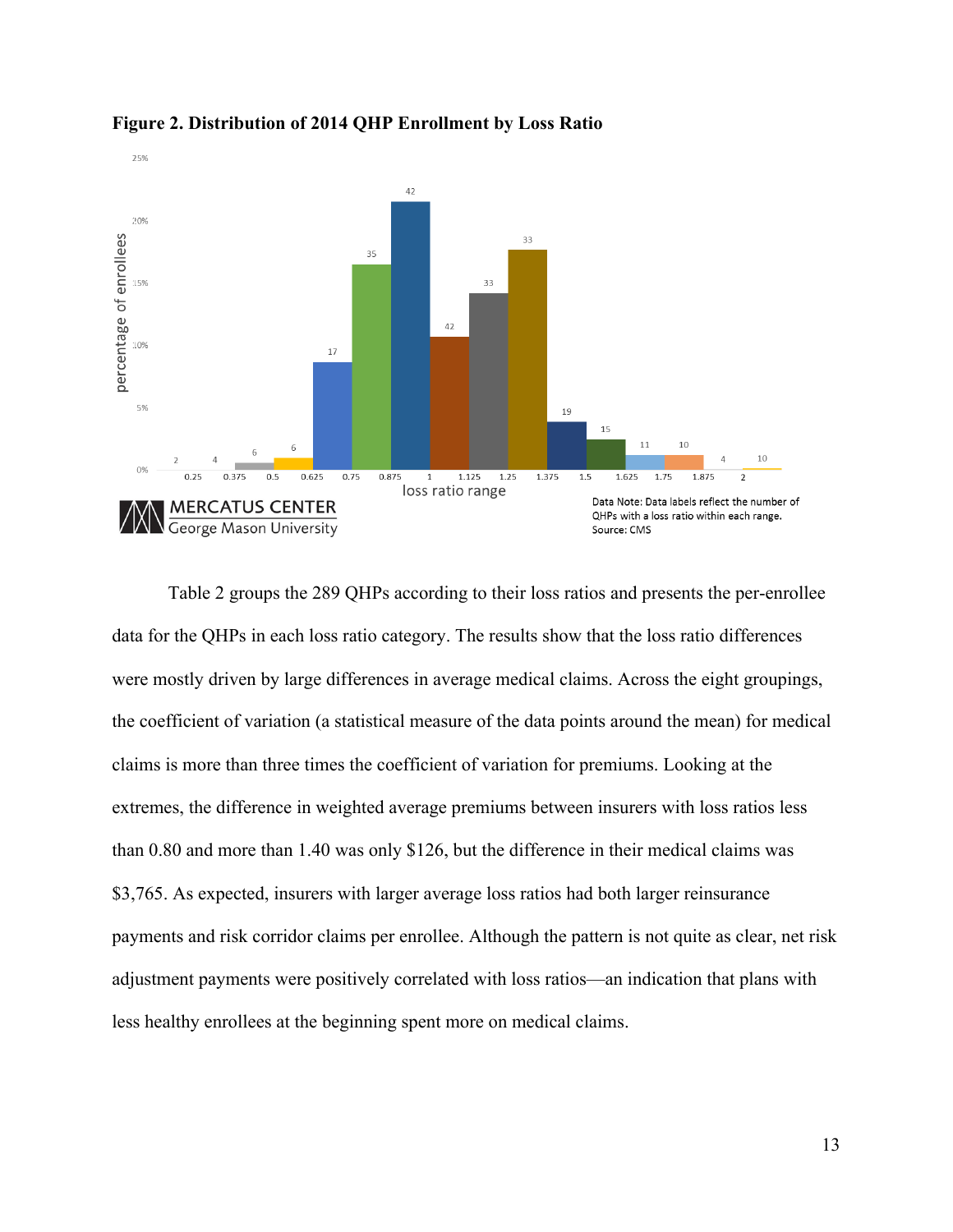|                              |                 |            | <b>Medical</b> | Reinsur | <b>Risk</b> | <b>Risk</b>      | $%$ of           | # of        |
|------------------------------|-----------------|------------|----------------|---------|-------------|------------------|------------------|-------------|
| <b>Loss Ratio</b>            | <b>Premiums</b> | <b>CSR</b> | <b>Claims</b>  | -ance   | Adjustment  | <b>Corridors</b> | <b>Enrollees</b> | <b>QHPs</b> |
| < 0.80                       | \$4.184         | \$273      | \$3,248        | \$518   | $-$ \$509   | $-513$           | 18.9%            | 45          |
| $0.80 - 0.90$                | \$4,364         | \$309      | \$4,031        | \$660   | \$20        | $-$ \$84         | 21.0%            | 39          |
| $0.90 - 1.00$                | \$4,348         | \$629      | \$4,623        | \$713   | $-5111$     | \$91             | 8.5%             | 28          |
| $1.00 - 1.10$                | \$4,241         | \$349      | \$4,852        | \$820   | \$107       | \$118            | 9.3%             | 35          |
| $1.10 - 1.20$                | \$4,588         | \$454      | \$5,827        | \$1,078 | \$118       | \$363            | 12.9%            | 31          |
| $1.20 - 1.30$                | \$4,003         | \$425      | \$5,620        | \$1,191 | \$125       | \$533            | 10.6%            | 28          |
| $1.30 - 1.40$                | \$3,503         | \$264      | \$5,073        | \$950   | -\$74       | \$799            | 10.9%            | 18          |
| > 1.40                       | \$4,058         | \$281      | \$7,013        | \$1,599 | \$434       | \$888            | 8.0%             | 65          |
| Coefficient of<br>Variation* | 0.073           | 0.314      | 0.214          | 0.344   | 18.275      | 1.031            |                  |             |

**Table 2. Summary Per-Enrollee Data Based on Loss Ratio Groupings**

Note: Figures are averages across QHPs within each loss ratio category, weighted by claims.

\* The coefficient of variation is the quotient of the standard deviation and the mean for each variable.

Table 3 shows the same data as table 2 but collapsed into two groups—QHPs with income that exceeded medical claims and QHPs with medical claims that exceeded income—as well as the magnitude of the difference. Note that roughly the same number of enrollees were in QHPs with a loss ratio below 1.0 as were enrolled in QHPs with a loss ratio exceeding 1.0.

| <b>Loss Ratio</b> | <b>Premiums</b> | <b>CSR</b> | <b>Medical</b><br><b>Claims</b> | Reinsur<br>-ance | <b>Risk</b><br>Adiustmen | <b>Risk</b><br><b>Corridors</b> | $%$ of<br><b>Enrollees</b> | # of<br><b>QHPs</b> |
|-------------------|-----------------|------------|---------------------------------|------------------|--------------------------|---------------------------------|----------------------------|---------------------|
| < 1.00            | \$4,302         | \$363      | \$3.899                         | \$625            | -\$182                   | $-524$                          | 48.4%                      | 112                 |
| > 1.00            | \$4.104         | \$362      | \$5.712                         | \$1,135          | \$140                    | \$544                           | 51.6%                      | 177                 |
| <b>Difference</b> | -\$198          | -\$1       | \$1.813                         | \$510            | \$322                    | \$568                           |                            |                     |

Note: Figures are averages across QHPs within each loss ratio category, weighted by claims. "Difference" represents the row containing loss ratios below 1.00 subtracted from the row containing loss ratios above 1.00.

The data in table 3 reinforce the conclusion that the differences in insurer performance in 2014 were more a function of differences in claims costs than in premium income. There are at least two plausible explanations for this result. The first is that people with more expensive conditions were more attracted to plans that ended up losing money. The risk adjustment data suggest this is likely part of the explanation as plans, on average, with lower loss ratios paid into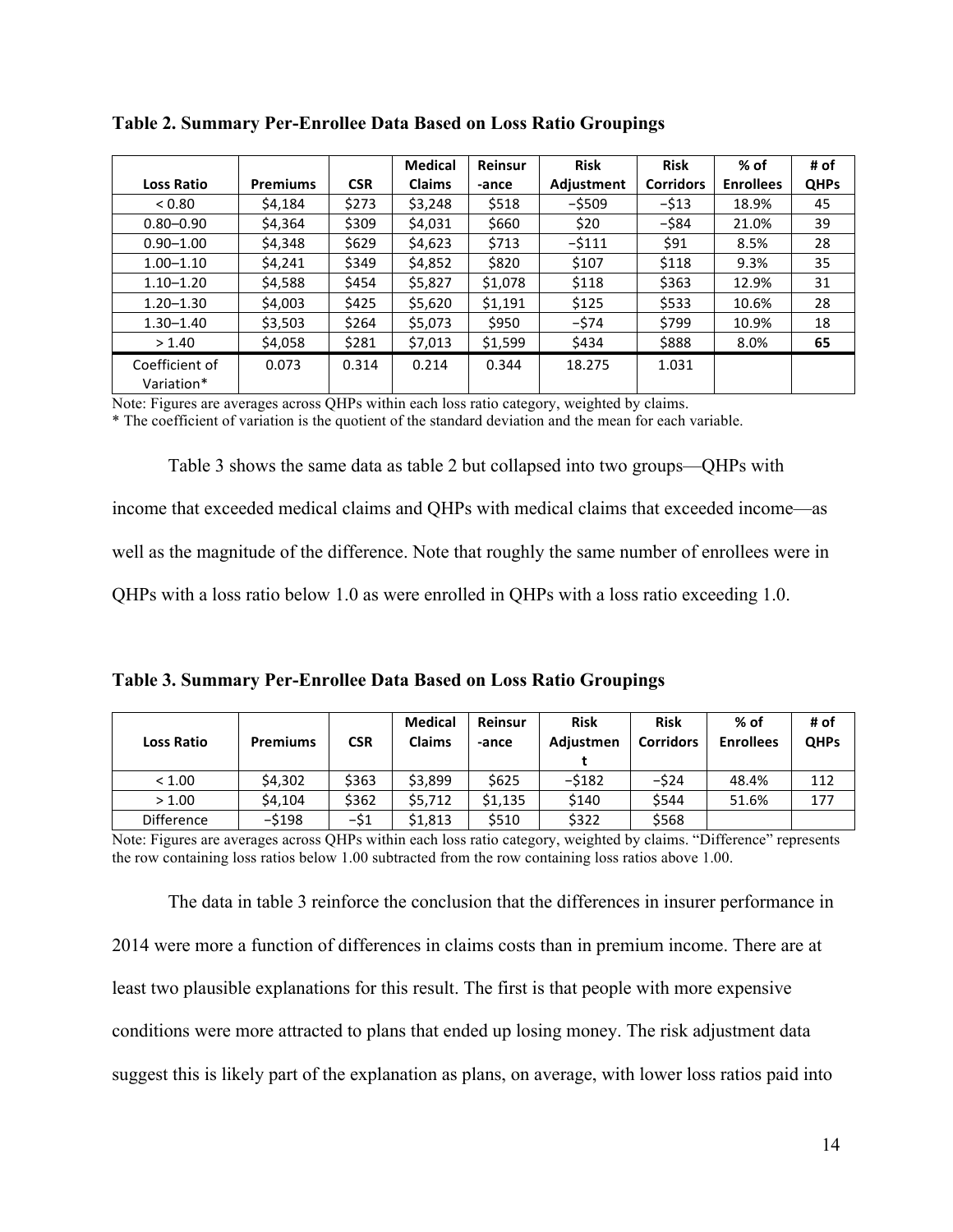the program while those with higher loss ratios received money from the program. A second plausible explanation is that plans with lower loss ratios more aggressively managed utilization, perhaps because they were more likely to be health maintenance organizations (HMOs). Kaiser and carriers whose core business is Medicaid managed care performed relatively well in 2014. Moreover, it has been reported that Blue Shield of California and Anthem, both of which performed relatively well selling QHPs in 2014, employed very narrow networks. It seems plausible, therefore, that QHPs with narrower provider networks were more successful in 2014 than QHPs with broader networks and less aggressive utilization control.

Table 3 also shows that reinsurance and risk adjustment overall worked to narrow the differences in loss ratios. QHPs with ratios in excess of 1.0 were net receivers from the risk adjustment program, and they received about 80 percent more in net reinsurance payments than QHPs with loss ratios below 1.0. Including reinsurance and risk adjustment as payments to insurers narrows the average loss ratio differential between the two groupings from a 0.836 to 1.279 differential to a 0.763 to 0.995 differential.<sup>26</sup> If the risk corridor program were fully funded, risk corridors would have further narrowed that differential to 0.767 to 0.909. However, it is worth noting that even with a fully funded risk corridor program, most QHPs with loss ratios above 1.0 as shown in table 3 would have still incurred losses overall because administrative costs are excluded from these calculations.

<sup>&</sup>lt;sup>26</sup> The first set of ratios contains medical claims divided by the sum of premiums and CSR payments for each of the two loss ratio groupings. The second set of ratios includes reinsurance and risk adjustment payments in the denominator.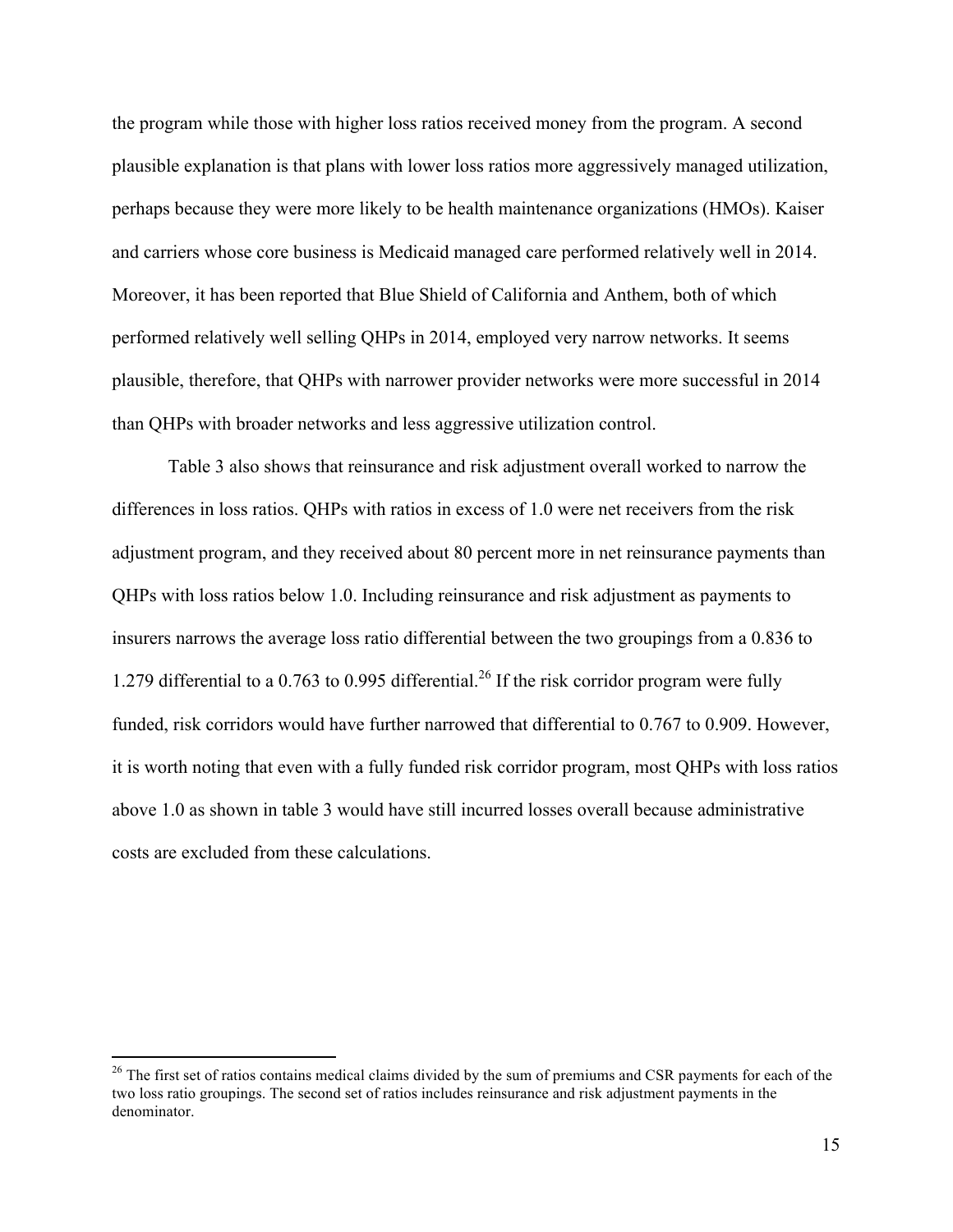# **Projecting Premiums without Reinsurance or Risk Corridor Programs**

Insurers incurred large losses in 2014 despite receiving \$6.72 billion in net reinsurance payments for their individual market QHPs. The average unweighted loss ratio for the 289 QHPs equaled 1.154.<sup>27</sup> The average loss ratio equaled 1.110 when weighting QHPs by claims and 1.052 when weighting QHPs by enrollment.

These loss ratios suggest that premiums for individual market QHPs will have to rise significantly when the reinsurance program ends. Assuming that insurers need an average of 15 percent of premiums to cover administrative expenses—an estimate that is likely on the low side of administrative expenses for insurers in the individual market—premiums in 2014 were roughly 26 percent too low to cover insurers' full costs of offering individual market QHPs.<sup>28</sup>

This is illustrated by the experience of the Blue carriers. Their average per-enrollee premium income (including CSR payments) when weighting the QHPs by medical claims, was \$4,609, yet their average per-enrollee medical claims were \$5,027. Adding a 15 percent administrative load to the premium income yields an average per-enrollee cost of \$5,781. Thus, assuming medical costs stayed the same, the Blues plans would, on average, have needed 25 percent higher premiums for their individual QHP business to have been profitable<sup>29</sup>

However, if premiums had been 26 percent higher, on average, enrollment would have been lower and adverse selection would have increased. Relatively healthy people and higher income enrollees, who qualify for smaller subsidies if they qualify for any subsidies, would have been deterred to a greater degree than people who expected to use more health care services.

<sup>&</sup>lt;sup>27</sup> This is the unweighted average of the loss ratios across the 289 QHPs.<br><sup>28</sup> This calculation adds an estimated 15 percent administrative costs to the claims-weighted loss ratio.<br><sup>29</sup> In these calculations, we assume

payers or receivers through risk adjustment.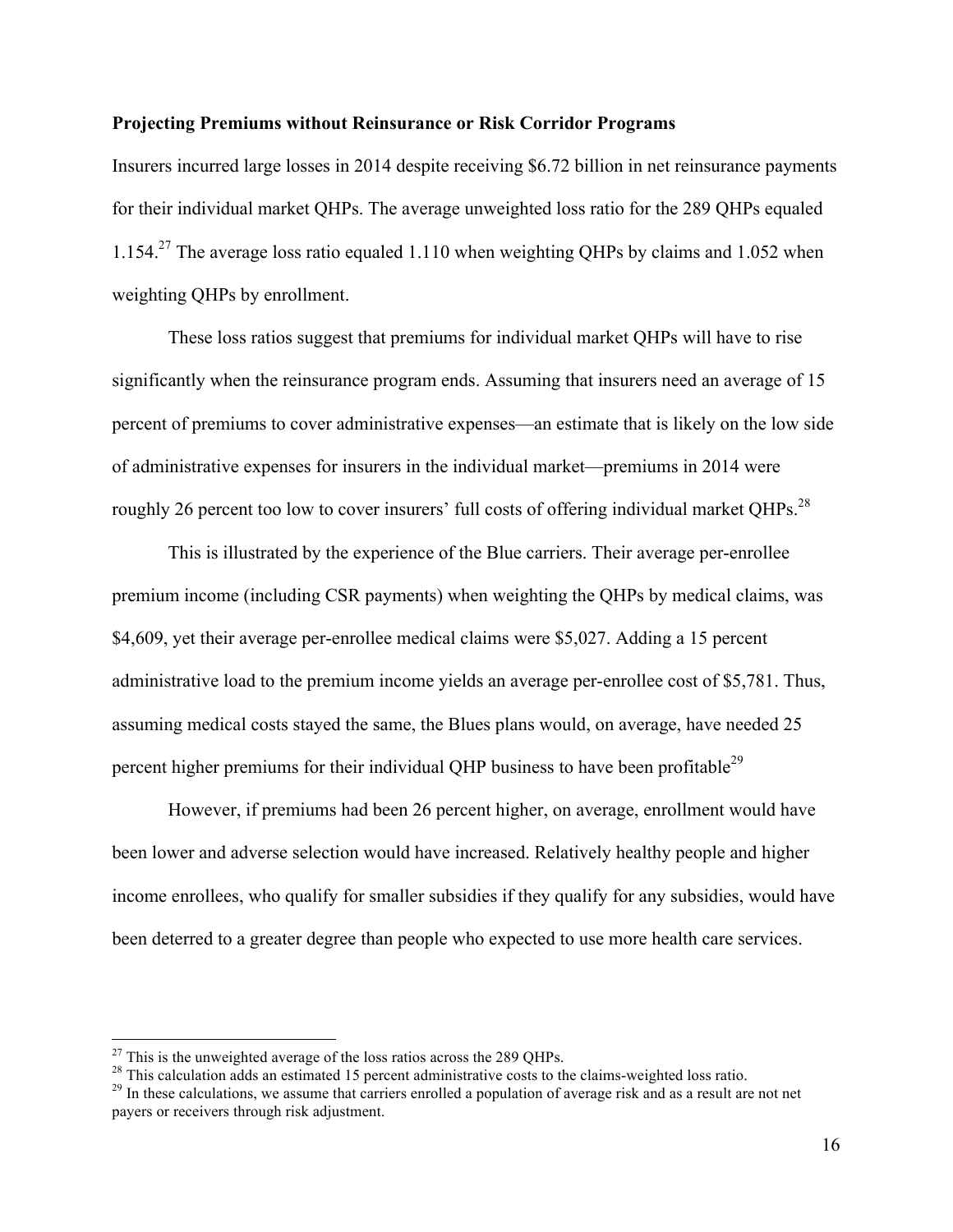As a result of this dynamic effect, the premium increase would likely have needed to be substantially greater than 26 percent for insurers to break even on their QHPs in 2014.

#### **Insurer Performance Varied Significantly, but Co-ops Performed the Worst**

Table 4 shows the per-enrollee means for different types of carriers, with the values in each grouping weighted by medical claims paid by the QHP. The table also breaks out the figures for each carrier that had at least 3 percent of national individual QHP enrollment.

Nearly 60 percent of the 8 million QHP enrollees in 2014 were in a Blue plan. As table 4 shows, Blue QHPs made risk corridor claims of \$264 per enrollee despite receiving \$955 in net reinsurance payments per enrollee. However, the performance of Blue carriers varied widely. QHPs offered by Blue Shield of California and Anthem, which owns Blue plans in 14 states (including California), incurred unexpectedly low costs. Plans offered by these carriers were reported to have very narrow networks in 2014, which may have contributed to their relatively strong performance in 2014.<sup>30</sup> Costs incurred by other Blue carriers, particularly the five plans that comprise Health Care Service Corporation (HCSC) and Blue Cross Blue Shield of North Carolina, substantially exceeded their estimates.

Table 4 shows that Kaiser was the insurer with a sizeable market share that performed the best in 2014. Kaiser ended up contributing \$95 per enrollee to the risk corridor program. Kaiser's net reinsurance payments totaled \$544 per enrollee—an amount more than 40 percent below the average. Table 4 also shows that QHPs offered by carriers whose principal pre-ACA business in the state was Medicaid managed care—such as Centene and Molina (each in nine states) and a

 <sup>30</sup> Chad Terhune, "Anthem Blue Cross Sued Again over Narrow-Network Health Plans," *Los Angeles Times*, August 19, 2014.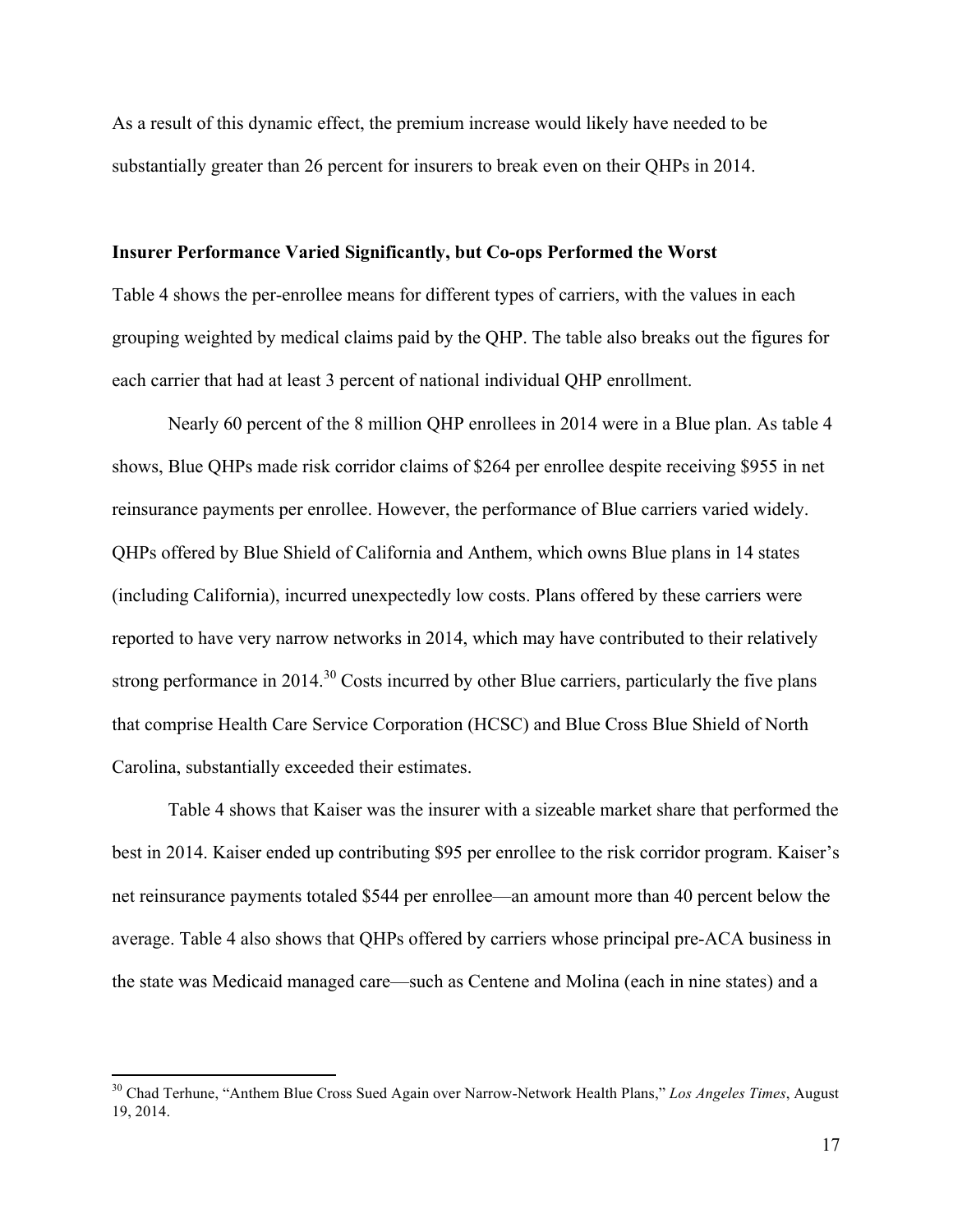number of local (mainly provider-sponsored) HMOs—also performed relatively well in 2014.<sup>31</sup> Like Kaiser, Medicaid managed care insurers also received relatively low reinsurance payments.

|                            |         |            |                |          |             |                  |                  | Share of          |
|----------------------------|---------|------------|----------------|----------|-------------|------------------|------------------|-------------------|
|                            |         |            | <b>Medical</b> | Reinsur- | <b>Risk</b> | <b>Risk</b>      |                  | <b>National</b>   |
|                            | Premium | <b>CSR</b> | Claims         | ance     | Adjustment  | <b>Corridors</b> | <b>Enrollees</b> | <b>Enrollment</b> |
| Overall                    | \$4,182 | \$362      | \$5,000        | \$934    | \$14        | \$321            | 8,065,799        | 100%              |
| $(n=289)$                  |         |            |                |          |             | \$264            |                  |                   |
| Blues<br>$(n=75)$          | \$4,251 | \$358      | \$5,027        | \$955    | \$55        |                  | 4,629,823        | 57.4%             |
| Anthem<br>$(n=14)$         | \$4,371 | \$258      | \$3,873        | \$766    | $-5187$     | $-512$           | 962,103          | 11.9%             |
| <b>HCSC</b>                | \$3,723 | \$380      | \$5,320        | \$1,147  | $-522$      | \$697            | 788,982          | 9.8%              |
| $(n=5)$                    |         |            |                |          |             |                  |                  |                   |
| <b>BS</b> of CA<br>$(n=1)$ | \$4,316 | \$237      | \$3,993        | \$730    | \$282       | $-5231$          | 462,388          | 5.7%              |
| <b>BCBS</b> of             | \$4,658 | \$584      | \$5,912        | \$963    | \$42        | \$574            | 256,934          | 3.2%              |
| <b>NC</b>                  |         |            |                |          |             |                  |                  |                   |
| $(n=1)$                    |         |            |                |          |             |                  |                  |                   |
| Other                      | \$4,347 | \$371      | \$5,351        | \$981    | \$129       | \$230            | 2,159,416        | 26.8%             |
| <b>Blues</b>               |         |            |                |          |             |                  |                  |                   |
| $(n=54)$                   |         |            |                |          |             |                  |                  |                   |
| Aetna                      | \$3,320 | \$310      | \$3,431        | \$474    | $-5295$     | \$207            | 572,990          | 7.1%              |
| $(n=28)$                   |         |            |                |          |             |                  |                  |                   |
| Humana                     | \$3,792 | \$500      | \$4,836        | \$899    | $-5220$     | \$458            | 547,185          | 6.8%              |
| $(n=16)$                   |         |            |                |          |             |                  |                  |                   |
| Kaiser                     | \$4,203 | \$211      | \$3,919        | \$544    | \$96        | $-595$           | 501,862          | 6.2%              |
| $(n=9)$                    |         |            |                |          |             |                  |                  |                   |
| Med MC*                    | \$4,367 | \$450      | \$4,204        | \$523    | $-5149$     | \$43             | 342,919          | 4.3%              |
| $(n=49)$                   |         |            |                |          |             |                  |                  |                   |
| Co-op<br>$(n=23)$          | \$4,251 | \$372      | \$6,120        | \$1,133  | $-5174$     | \$1,191          | 302,054          | 3.7%              |
| Other                      | \$4,298 | \$367      | \$5,641        | \$1,167  | \$123       | \$440            | 1,172,901        | 14.5%             |
| $(n=91)$                   |         |            |                |          |             |                  |                  |                   |

**Table 4. Individual Market QHPs Weighted Means, by Insurer Grouping**

Figures are averages across QHPs, weighted by claims. The insurers in italics are all subsets of the Blues and thus are included in the Blues row as well. Coventry Health Care of Nebraska Inc., which had 3,333 enrollees, and Coventry Health and Life of Delaware, which had 602 enrollees, were classified as a Medicaid managed care plan and an Aetna plan.

\* A QHP is categorized as a Medicaid managed care plan if more than half of the sponsoring carrier's pre-ACA enrollment in the applicable state consisted of Medicaid managed care enrollees.

<sup>&</sup>lt;sup>31</sup>In 2014, there were 49 QHPs offered by carriers whose principal business (defined as half or more of the carrier's total enrollment) in the applicable state prior to the ACA consisted of Medicaid managed care. See discussion and appendix table of exchange participating carriers in, Edmund F. Haislmaier, "Health Insurers' Decisions on Exchange Participation: Obamacare's Leading Indicators" (Backgrounder No. 2852, Heritage Foundation, Washington, DC, November 12, 2013).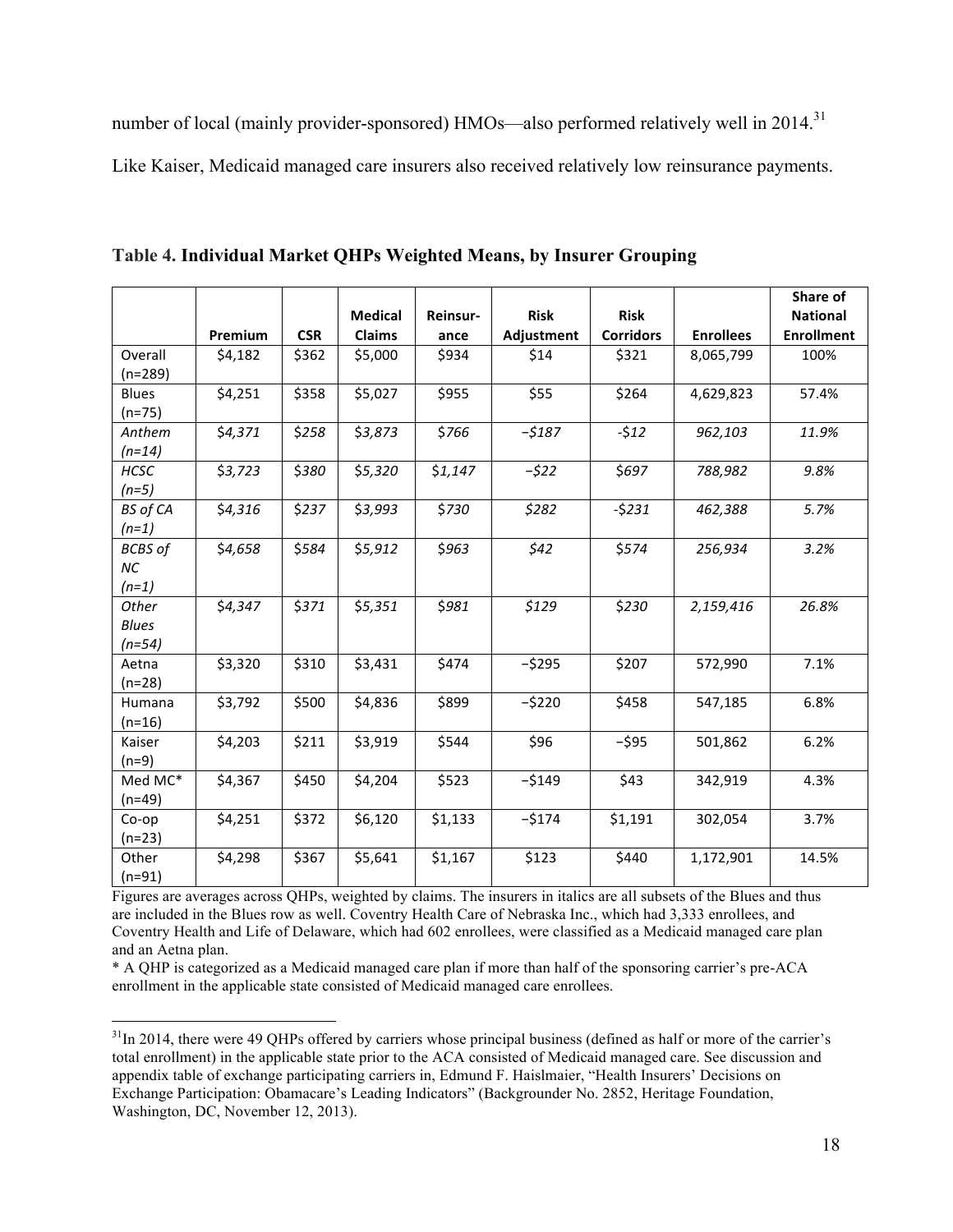Carriers that principally focus on offering Medicaid managed care tend to have fewer providers in their networks and thus are functionally closer to Kaiser. The relative success of Kaiser, Blue Shield of California, Anthem, and insurers with a history of offering Medicaid managed care plans suggests that QHPs with narrow networks were more successful in controlling medical utilization of exchange enrollees, about two-thirds of whom have income between 100 percent and 200 percent of the federal poverty level (just above Medicaid eligibility thresholds). $32$ 

While table 4 shows that several insurers, such as HCSC and Humana, significantly underestimated their costs, the worst performing group of insurers was the co-ops. The co-ops' average per-enrollee medical claims equaled \$6,120—more than 22 percent above the average for all insurers. The co-ops received net reinsurance payments per enrollee of \$1,133—21 percent above the average amount; they made risk corridor claims per enrollee of \$1,191 more than four times the average risk corridor claim per enrollee when the co-ops are excluded.<sup>33</sup>

Table 5 shows the correlation coefficients between loss ratios, average net reinsurance payments per enrollee, average risk adjustment payments per enrollee, and average risk corridor claims per enrollee for the four carrier groups and seven specific insurers reported in table 4, after weighting the groupings by enrollment.<sup>34</sup> Unsurprisingly, loss ratios, net reinsurance payments, and risk corridor claims are strongly positively correlated. Per enrollee, QHPs with higher loss ratios received significantly higher net reinsurance payments—an indication of a

 $32$  Sixty-eight percent of people who signed up for an exchange plan during the 2015 open enrollment period reported income between 100 and 200 percent of the federal poverty level. Dep't of Health & Human Services, "Health Insurance Marketplaces 2015 Open Enrollment Period: March Enrollment Report," March 10, 2015.

 $33$  The average risk corridor amount claimed by the 264 QHPs that were not co-ops equaled \$287 per enrollee.<br><sup>34</sup> These correlations exclude Overall and Blues categories since they are summations of other groupings.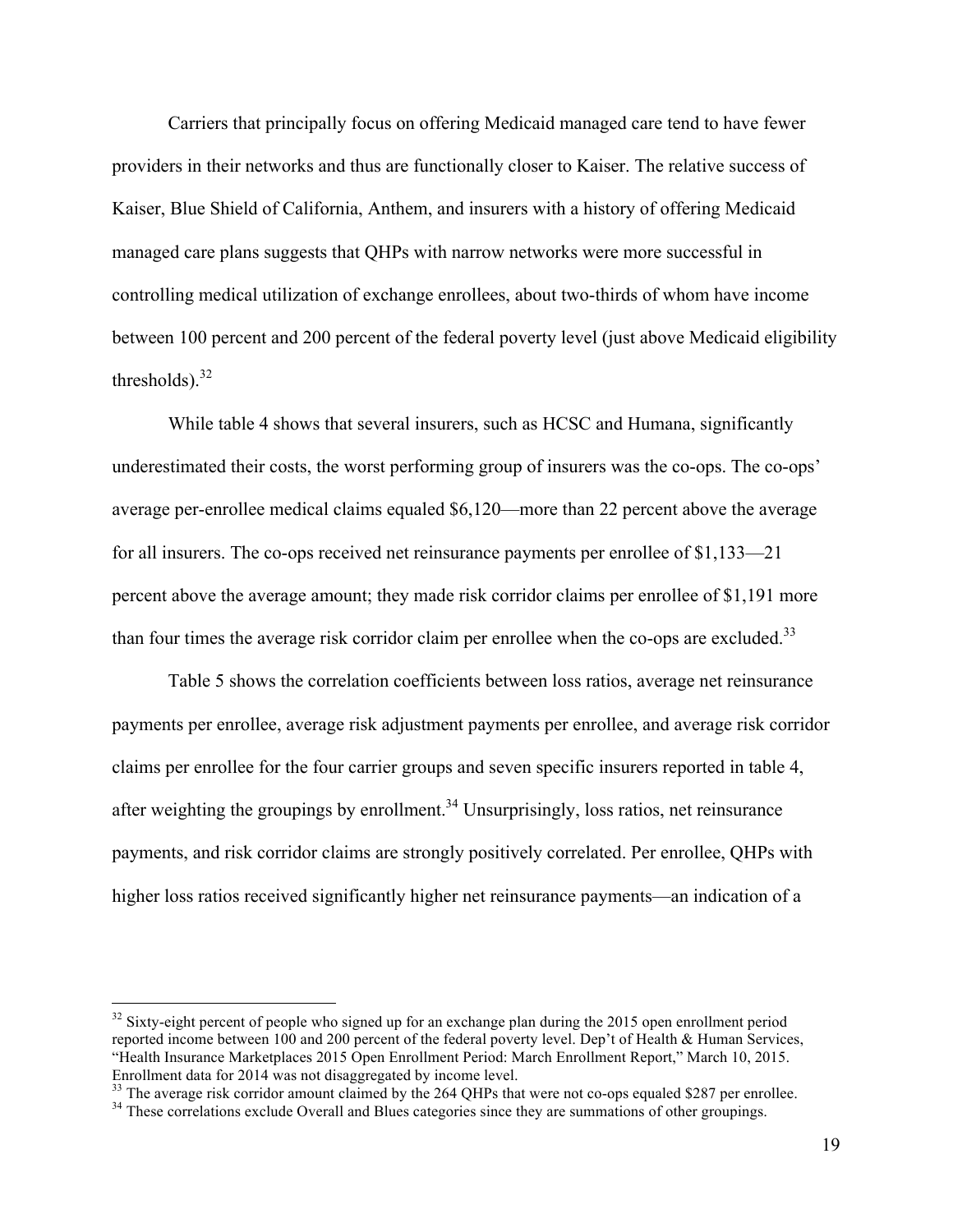greater number of enrollees with medical claims of at least \$45,000—and made significantly higher risk corridor claims.

|                        |                   | <b>Risk</b>      |             |
|------------------------|-------------------|------------------|-------------|
|                        | <b>Loss Ratio</b> | <b>Corridors</b> | Reinsurance |
| <b>Risk Corridors</b>  | 0.868             |                  |             |
| Reinsurance            | 0.873             | 0.690            |             |
| <b>Risk Adjustment</b> | 0.252             | $-0.175$         | 0.402       |

**Table 5. Correlations, Weighting by Insurers' Number of Enrollees**

Note: The correlations between four variables (loss ratios, risk corridor claims per enrollee, reinsurance payments per enrollee, and risk adjustment payments per enrollee) are displayed in this table. The empty boxes are not filled to prevent duplication. Avoiding duplication is also the reason that a loss ratio category is not displayed in the last row.

# **QHP Performance Varied Significantly Across States**

Although insurers made substantial losses selling QHPs in 2014 overall, the performance of insurers varied widely across the country. Per enrollee, table 6 shows premiums, medical claims, CSR payments, risk corridor claims, net reinsurance payments, and the number of enrollees (life years) for the 50 states and the District of Columbia. The median state with respect to insurer performance, as proxied by risk corridor claims, was Georgia (claim of \$308 per enrollee).

In 16 states, the participating insurers had aggregate risk corridor claims per enrollee that were more than twice the median. In Iowa, Utah, Nebraska, and Kentucky—all states with coops that are now out of business—the participating insurers had aggregate risk corridor claims in excess of \$1,000 per enrollee. However, in ten states, including California, participating insurers incurred lower than expected costs on their QHPs in 2014, with insurers in those states paying into the risk corridor program in the aggregate.<sup>35</sup>

<sup>&</sup>lt;sup>35</sup> In the aggregate, insurers in nine states paid in to the risk corridor program, and Connecticut insurers' risk corridor payments summed to zero.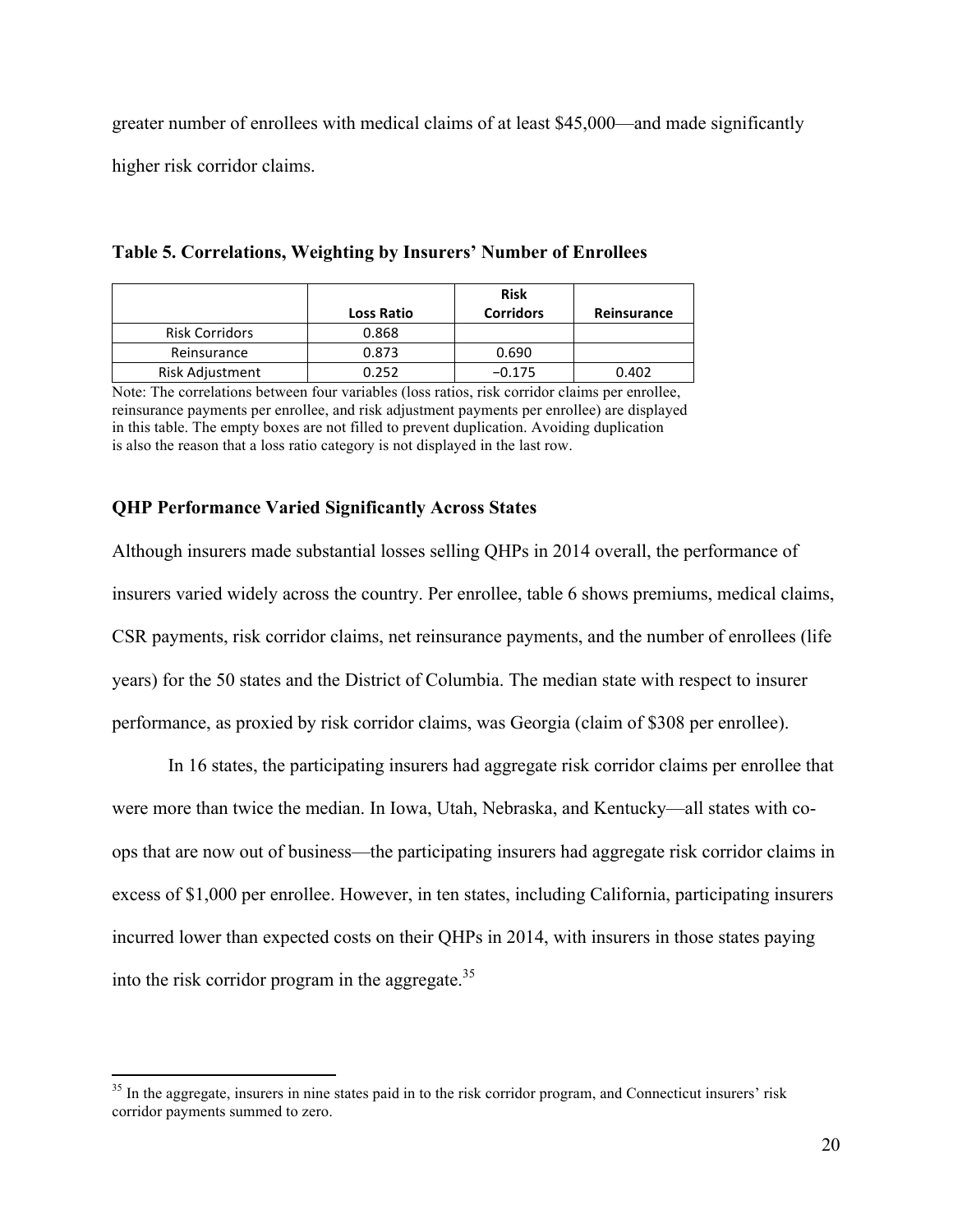|                      |         |            |                |             |                 |                  | % of             |
|----------------------|---------|------------|----------------|-------------|-----------------|------------------|------------------|
|                      |         |            | <b>Medical</b> | <b>Net</b>  | <b>Net Risk</b> |                  | <b>Total</b>     |
| <b>State</b>         | Premium | <b>CSR</b> | <b>Claims</b>  | Reinsurance | Corridor        | <b>Enrollees</b> | <b>Enrollees</b> |
| Alaska               | \$6,028 | \$690      | \$9,762        | \$2,777     | \$803           | 11,657           | 0.14%            |
| Alabama              | \$3,657 | \$307      | \$4,101        | \$585       | \$8             | 156,459          | 1.94%            |
| Arkansas             | \$4,251 | \$1,271    | \$4,791        | \$382       | $-568$          | 171,625          | 2.13%            |
| Arizona              | \$3,285 | \$324      | \$5,090        | \$999       | \$845           | 120,822          | 1.50%            |
| California           | \$4,157 | \$204      | \$3,701        | \$661       | $-5103$         | 1,631,747        | 20.23%           |
| Colorado             | \$4,211 | \$150      | \$4,838        | \$1,033     | \$310           | 128,809          | 1.60%            |
| Connecticut          | \$5,585 | \$308      | \$5,273        | \$1,007     | \$0             | 73,044           | 0.91%            |
| District of Columbia | \$3,716 | \$10       | \$3,775        | \$489       | \$74            | 7,864            | 0.10%            |
| Delaware             | \$4,326 | \$244      | \$5,378        | \$1,122     | \$373           | 16,018           | 0.20%            |
| Florida              | \$4,323 | \$437      | \$4,734        | \$807       | \$181           | 749,172          | 9.29%            |
| Georgia              | \$4,044 | \$497      | \$4,906        | \$929       | \$308           | 250,672          | 3.11%            |
| Hawaii               | \$3,251 | \$20       | \$4,248        | \$824       | \$636           | 20,003           | 0.25%            |
| lowa                 | \$3,608 | \$471      | \$5,733        | \$838       | \$1,001         | 43,047           | 0.53%            |
| Idaho                | \$3,308 | \$303      | \$4,933        | \$930       | \$871           | 75,850           | 0.94%            |
| Illinois             | \$3,748 | \$224      | \$5,290        | \$1,087     | \$783           | 268,350          | 3.33%            |
| Indiana              | \$5,069 | \$513      | \$4,728        | \$839       | $-5107$         | 101,731          | 1.26%            |
| Kansas               | \$2,962 | \$250      | \$4,503        | \$885       | \$714           | 66,337           | 0.82%            |
| Kentucky             | \$3,691 | \$208      | \$5,554        | \$1,026     | \$1,159         | 71,187           | 0.88%            |
| Louisiana            | \$4,680 | \$401      | \$5,740        | \$1,034     | \$496           | 85,527           | 1.06%            |
| Massachusetts        | \$5,369 | \$8        | \$5,469        | \$997       | \$156           | 69,899           | 0.87%            |
| Maryland             | \$3,340 | \$187      | \$3,857        | \$588       | \$245           | 104,527          | 1.30%            |
| Maine                | \$5,210 | \$638      | \$5,361        | \$1,032     | $-554$          | 37,751           | 0.47%            |
| Michigan             | \$4,228 | \$455      | \$4,518        | \$744       | \$117           | 229,538          | 2.85%            |
| Minnesota            | \$2,970 | \$2        | \$4,191        | \$783       | \$314           | 200,068          | 2.48%            |
| Mississippi          | \$5,405 | \$869      | \$4,533        | \$671       | $-5375$         | 37,542           | 0.47%            |
| Missouri             | \$3,668 | \$349      | \$4,289        | \$612       | \$226           | 141,099          | 1.75%            |
| Montana              | \$3,865 | \$271      | \$5,027        | \$1,017     | \$607           | 52,999           | 0.66%            |
| North Carolina       | \$4,423 | \$543      | \$5,462        | \$877       | \$513           | 307,360          | 3.81%            |
| North Dakota         | \$4,035 | \$155      | \$4,291        | \$706       | \$29            | 19,498           | 0.24%            |
| Nebraska             | \$3,706 | \$304      | \$6,404        | \$1,451     | \$1,121         | 58,155           | 0.72%            |
| New Hampshire        | \$4,539 | \$344      | \$3,405        | \$426       | $-591$          | 32,431           | 0.40%            |
| New Jersey           | \$5,313 | \$150      | \$4,188        | \$840       | $-5173$         | 169,357          | 2.10%            |
| <b>New Mexico</b>    | \$3,744 | \$213      | \$4,194        | \$703       | \$363           | 34,807           | 0.43%            |
| Nevada               | \$4,171 | \$223      | \$4,214        | \$604       | \$291           | 35,234           | 0.44%            |
| New York             | \$4,478 | \$252      | \$4,449        | \$657       | \$273           | 330,374          | 4.10%            |
| Ohio                 | \$4,428 | \$342      | \$4,611        | \$867       | \$224           | 117,670          | 1.46%            |
| Oklahoma             | \$3,300 | \$409      | \$5,136        | \$913       | \$854           | 65,898           | 0.82%            |

**Table 6. Individual Market QHP Means per Enrollee, by State**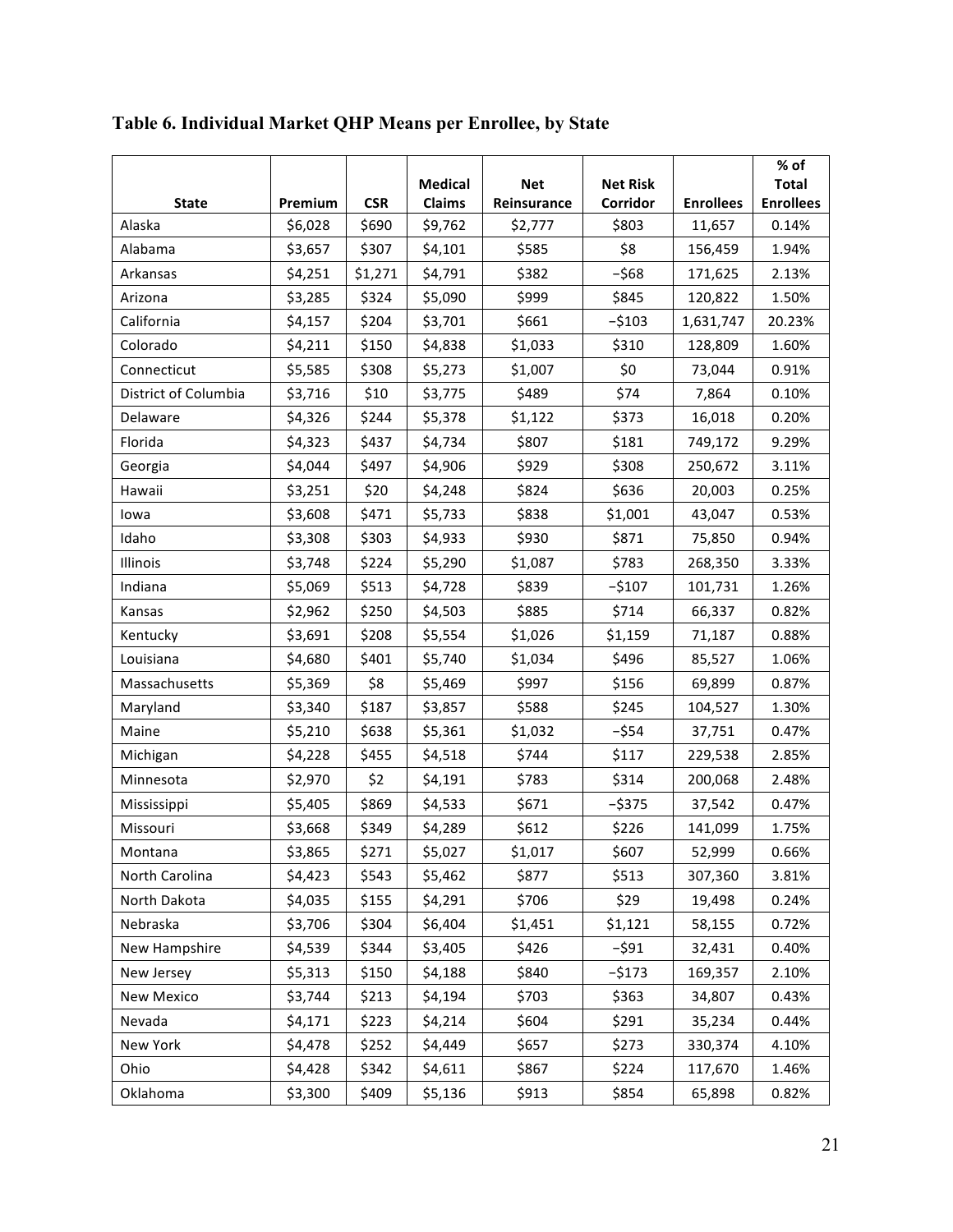| Oregon         | \$3,517 | \$148 | \$5,086 | \$1,106 | \$761   | 133,166 | 1.65% |
|----------------|---------|-------|---------|---------|---------|---------|-------|
| Pennsylvania   | \$3,844 | \$367 | \$5,134 | \$930   | \$685   | 347,113 | 4.30% |
| Rhode Island   | \$4,306 | \$373 | \$4,146 | \$627   | -\$6    | 33,980  | 0.42% |
| South Carolina | \$4,312 | \$559 | \$4,782 | \$840   | \$111   | 88,825  | 1.10% |
| South Dakota   | \$4,489 | \$727 | \$6,725 | \$1,278 | \$998   | 10,634  | 0.13% |
| Tennessee      | \$3,434 | \$423 | \$5,232 | \$897   | \$657   | 131,126 | 1.63% |
| Texas          | \$3,708 | \$444 | \$5,364 | \$1,185 | \$606   | 589,314 | 7.31% |
| Utah           | \$2,913 | \$250 | \$4,644 | \$806   | \$1,067 | 81,990  | 1.02% |
| Virginia       | \$3,931 | \$421 | \$4,076 | \$613   | \$2     | 179,862 | 2.23% |
| Vermont        | \$4,896 | \$206 | \$5,328 | \$1,015 | \$33    | 26,795  | 0.33% |
| Washington     | \$4,185 | \$187 | \$3,449 | \$635   | $-5105$ | 203,063 | 2.52% |
| Wisconsin      | \$5,139 | \$578 | \$6,638 | \$1,409 | \$613   | 113,487 | 1.41% |
| West Virginia  | \$4,369 | \$306 | \$6,031 | \$1,156 | \$648   | 22,191  | 0.28% |
| Wyoming        | \$6,597 | \$657 | \$8,021 | \$2,047 | \$107   | 10,125  | 0.13% |

Note: These values are the totals of each variable for all QHPs in the state divided by the number of enrollees in a state. This table does not weight first the QHPs by claims.

In a subsequent paper, we will provide a more in-depth analysis of several factors that might explain state-level differences in insurer performance. Our preliminary analysis finds that net risk corridor claims per enrollee were substantially less in states that did not have a co-op, in states that expanded Medicaid, and in states that did not adopt the administration's transition policy. That policy, announced in the fall of 2013, allowed renewals of non-grandfathered non-ACA-compliant plans. However, more than half the differences for each of those three factors were attributable to California. The California insurers with the greatest QHP market share in 2014 were large net payers into the risk corridor program, and California did not have a co-op, expanded Medicaid, and did not adopt the transition policy.

# **Conclusion**

The ACA significantly altered the rules governing the individual insurance market by restricting the type of coverage that could be offered and regulating how insurers could price that coverage. These provisions generally made insurance a better deal for older and less healthy people and a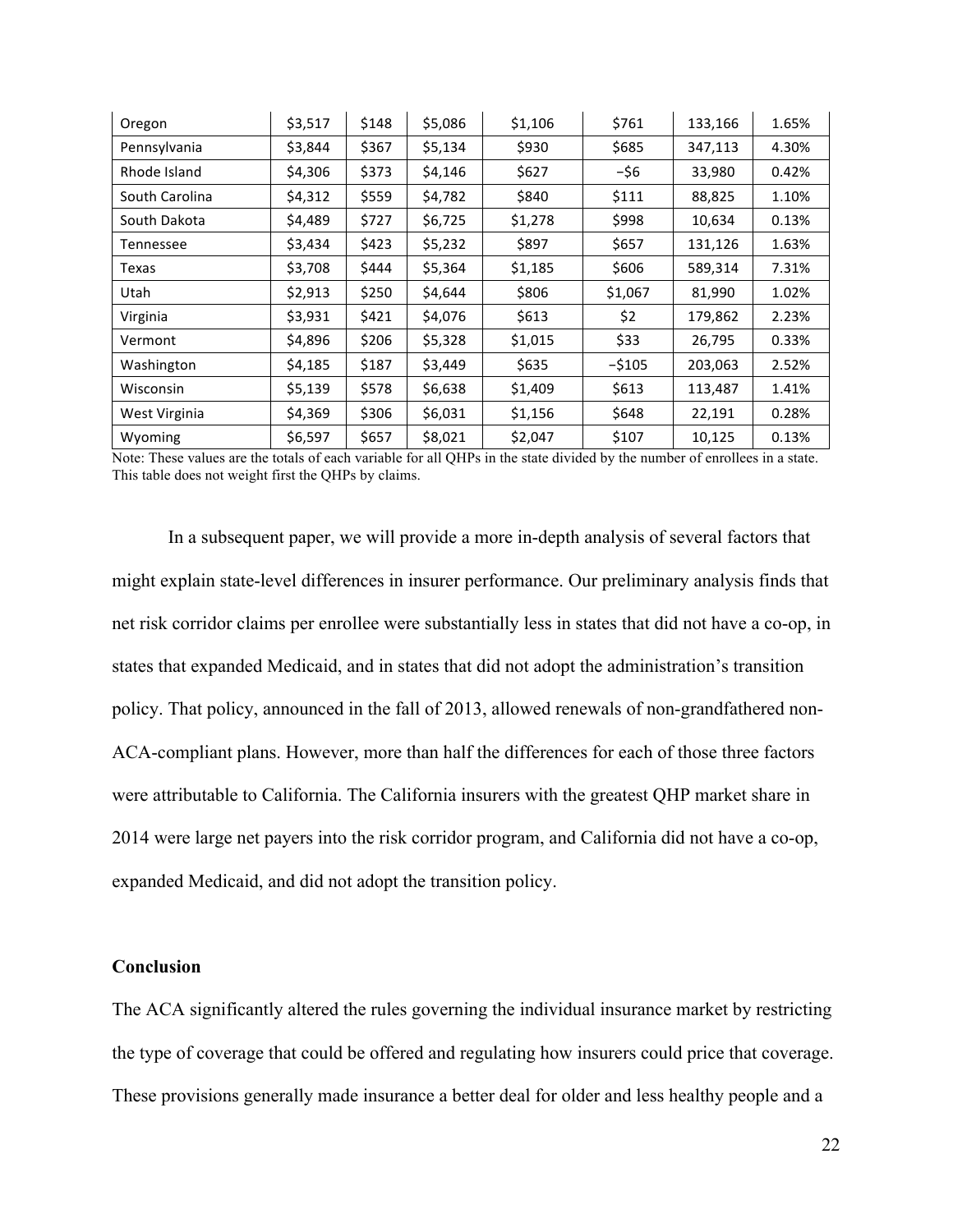worse deal for younger and healthier people. To induce younger and healthier people to enroll, the ACA contained the individual mandate and subsidies to make the coverage more attractive. The ACA also provided insurers with additional protection in the first three years the program was in operation, largely through the reinsurance program.

While this study was limited to 2014, as the deadline for carriers to file 2015 plan year data is June 30, 2016, the findings are important because recent reports of insurer experience in 2015 seem comparable to the data on their 2014 performance. Once the 2015 data is available and analyzed, we are likely to be left with a similar conclusion—QHPs have not yet attracted a broad enough risk pool for the individual market to stabilize despite the premium stabilization programs enabling carriers to set premiums significantly lower than they would otherwise need to absent those programs.

Crucially, insurers experienced large average losses per enrollee on QHPs in 2014 despite significantly larger than expected reinsurance payments per enrollee. This indicates that insurers significantly underpriced premiums for the population that enrolled. Insurers also may not have managed utilization as effectively as they might have in the absence of reinsurance payments. Given the same population and with the same service utilization, insurers would have had to price average premiums more than 25 percent higher in 2014 order to avoid losses. However, much higher premiums in 2014 would have diminished enrollment, particularly of younger and healthier enrollees who bring down average per-enrollee claims. Given this dynamic, it may not have been possible for insurers to avoid losses in 2014 even with higher premiums since significantly higher premiums would likely have further reduced enrollment by individuals in relatively good health.

23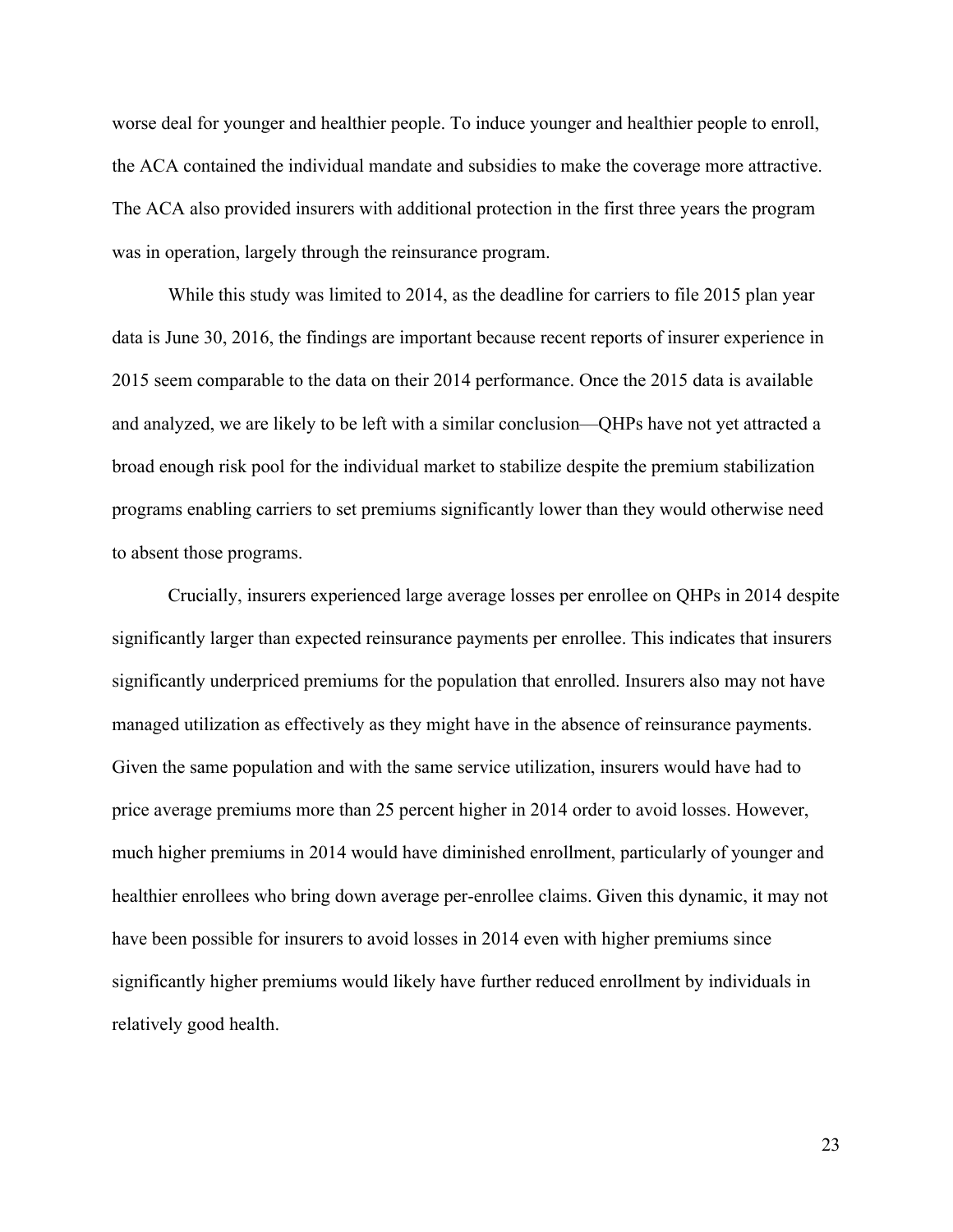While co-ops, which received reinsurance payments equal to more than one-quarter of premium income, incurred the most significant losses in 2014, more established insurers also incurred steep losses. It appears that QHPs with narrow provider networks performed better than QHPs with broader networks in 2014. That may suggest that healthier people disproportionately gravitated to such plans, although our data do not address that issue directly. It may also be the result of more aggressive utilization management by insurers with more restrictive networks. In both 2015 and 2016, insurers narrowed QHP networks, often by replacing their offerings of preferred provider organization (PPO) plans with HMO plans.<sup>36</sup> As the end of the reinsurance and risk corridor programs approaches, and insurers face the reality that premiums for the first time must cover expenses, the key question is whether insurers that continue offering QHPs can reverse their losses through some combination of higher premiums and plan redesign or whether the ACA's provisions are unsustainable and need to change.

<sup>&</sup>lt;sup>36</sup> Robert Woods Johnson Foundation, "Burnt Offerings? PPOs DECLINE in Marketplace Plans," November 3, 2015,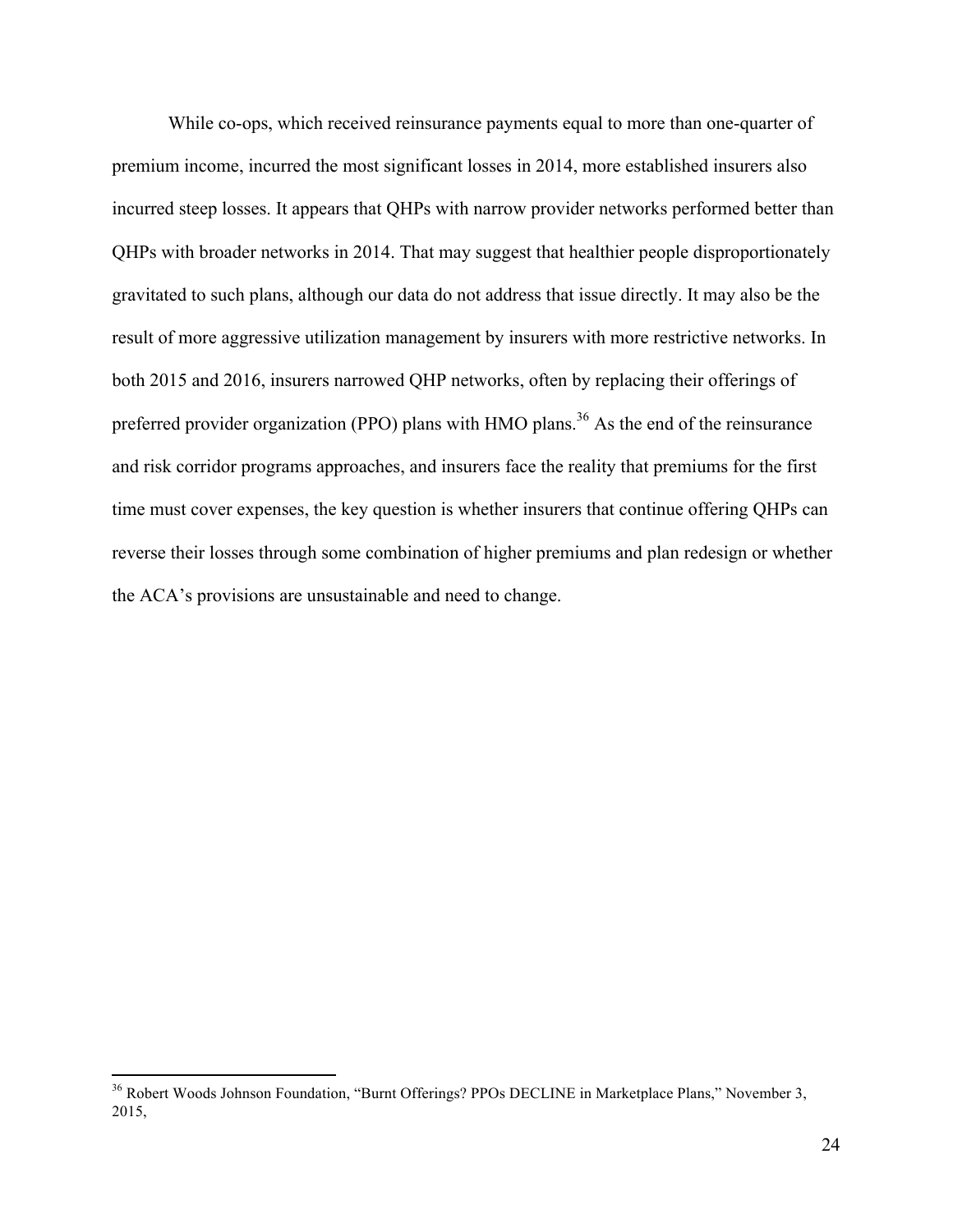# **Appendix A. ACA Premium Stabilization Programs**

The ACA established three so-called premium stabilization programs that were intended to mitigate the additional risks to insurers created by other provisions of the law. The three programs are reinsurance, risk adjustment, and risk corridors.

# *Reinsurance*

The reinsurance program was established by section 1341 of the ACA to compensate insurers for large claims incurred by "high risk individuals in the individual market (excluding grandfathered health plans)."<sup>37</sup> The program lasts three years, from 2014 through 2016, and is funded from fees imposed on fully insured and self-insured group and individual major medical coverage. QHPs, which are certified to be sold on exchanges, and ACA-compliant plans not offered on the exchanges both qualify for payments from this program. Although the statute calls on the states to implement transitional reinsurance through assessments and payments, the federal government has essentially taken over implementation of the program.

The ACA set the amounts to be collected and distributed through the program at \$12 billion in 2014, \$8 billion in 2015, and \$5 billion in 2016. Of these amounts, HHS was to deposit \$2 billion in 2014, \$2 billion in 2015, and \$1 billion in 2016 into the General Fund of the US Treasury. Payments into the reinsurance program have come in below expectations, totaling less than \$10 billion for the 2014 plan year and projected at only \$6.5 billion for the 2015 plan year. HHS distributed \$7.9 billion to eligible insurers through the program for the 2014 plan year,

 <sup>37</sup> 42 U.S.C. § 18061.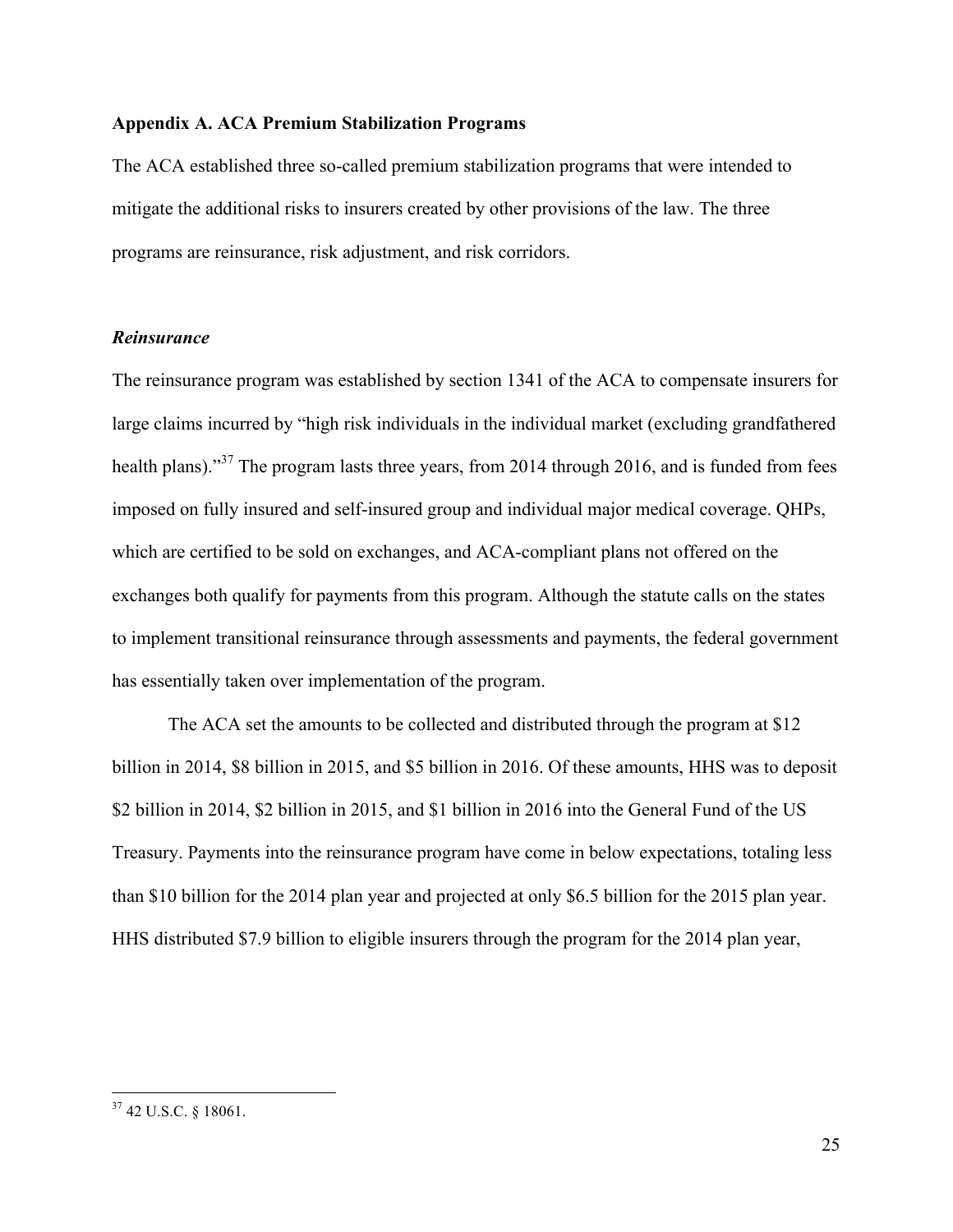rolling over \$1.7 billion for 2015. For the 2015 plan year, HHS estimates it will pay \$7.7 billion to insurers, remitting just \$500 million to the US Treasury.<sup>38</sup>

In 2014, after several iterations that made the program more generous to participating insurers, the program paid 100 percent of the cost of per-enrollee claims between \$45,000 and \$250,000.<sup>39</sup> The reinsurance formula for the 2015 plan year will be announced on June 30,  $2016^{40}$ 

## *Risk Corridors*

The risk corridor program was established by section 1342 of the ACA, and it applies to QHPs (and substantially similar plans) sold in the individual and small group markets both on and off the exchanges.<sup>41</sup> The program also lasts three years, from 2014 through 2016, and was intended to transfer money from insurers making gains to insurers incurring losses. Under the program, insurers' compare allowable costs—total costs less administrative costs—and a target amount total premiums including premium subsidies less administrative costs—are calculated for each QHP. Insurers whose target amount exceeds 3 percent of allowable costs were required to make payments to the risk corridor program. Insurers whose allowable costs exceed the target amount by more than 3 percent were eligible to claim reimbursements from the program.<sup>42</sup>

<sup>&</sup>lt;sup>38</sup> Dept. of Health & Human Services, "The Transitional Reinsurance Program's Contribution Collections for the 2015 Benefit Year," February 12, 2016.

 $39$  Dept. of Health & Human Services, "Transitional Reinsurance Program: Pro Rata Adjustment to the National Coinsurance Rate for the 2014 Benefit Year," June 17, 2015.

<sup>&</sup>lt;sup>40</sup> Dept. of Health & Human Services, "The Transitional Reinsurance Program's Contribution Collections for the 2015 Benefit Year," February 12, 2016.<br><sup>41</sup> 42 U.S.C. § 18062.

 $42$  The statute specifies that plans be reimbursed 50 percent of allowable costs between 103 and 108 percent of the target amount, and 80 percent of allowable costs above 108 percent of the target amount. Conversely, plans with allowable costs between 97 and 92 percent of the target amount are assessed 50 percent of the difference, and for allowable costs below 92 percent of the target amount, 80 percent of the difference between allowable costs and 92 percent of the target amount.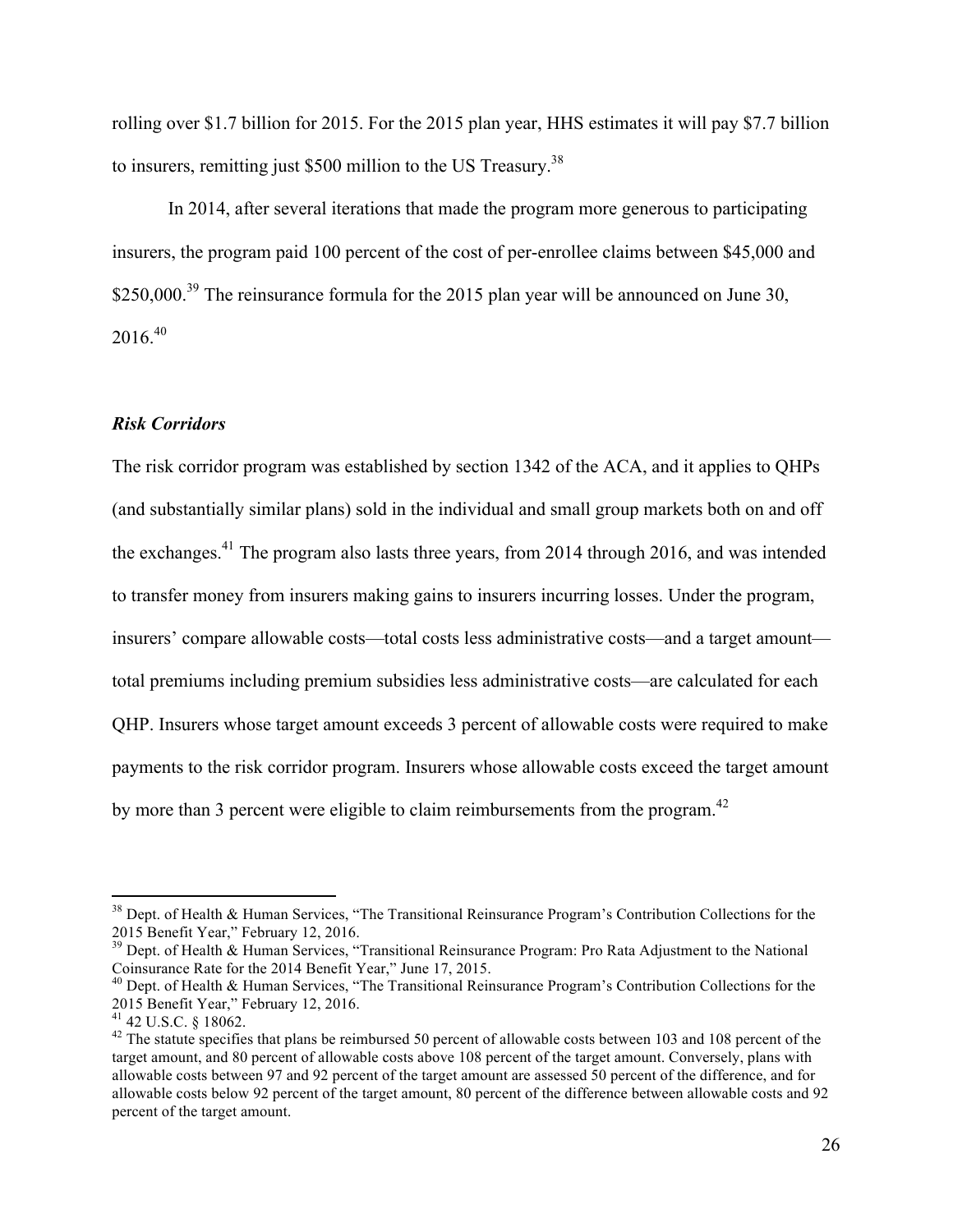For the 2014 plan year, aggregate risk corridor receipts from insurers with costs below their targets amounted were \$362 million, while aggregate claims from insurers with costs above their targets were \$2.87 billion, a difference of \$2.5 billion. Throughout 2014, HHS officials expressed the belief that receipts would cover claims and that the program would be implemented in a budget-neutral manner.<sup>43</sup> When it became clear that the program would run a deficit, HHS officials indicated that they would work with Congress to secure the funds to pay insurers, declaring the deficit to be "an obligation of the U.S. government for which full payment is required."<sup>44</sup> The preference of Congress, however, was for the risk corridor program to operate in a budget-neutral manner and Congress included a budget-neutrality requirement in the government funding bills for both fiscal years  $2015$  and  $2016<sup>45</sup>$  Consequently, for the 2014 plan year, although HHS collected full payment from insurers with claims less than 97 percent of their target amounts, for insurers with claims above 103 percent of their target amounts HHS was forced to limit risk corridor payments to 12.6 percent of the full amounts claimed by those insurers.

HHS published final expected and prorated risk corridor payments for the 2014 plan year in November 2015. In this paper, we use "risk corridor claim" to indicate the amount insurers would receive were the budget-neutrality requirement not enforced, and we also display the actual payments for insurers with lower claims than expected.

<sup>&</sup>lt;sup>43</sup> Mandy Cohen, MD, Testimony before the House Committee on Oversight and Government Reform, June 18, 2014. According to Dr. Cohen's testimony, "we anticipate that risk corridor collections will be sufficient to pay for all risk corridor payments."

<sup>&</sup>lt;sup>44</sup> Dept. of Health & Human Services, "Risk Corridors Payments for the 2014 Benefit Year," November 19, 2015.<br><sup>45</sup> On February 24, 2016, Health Republic of Oregon filed a complaint in federal court on behalf of itself and

insurers that participated in the risk corridor program. The suit seeks to recover \$5 billion in risk corridor payments for the 2014 and 2015 benefit years from the federal government. *Health Republic Ins. Co. v. United States*, Fed. Cl. No. 16-259 (2016).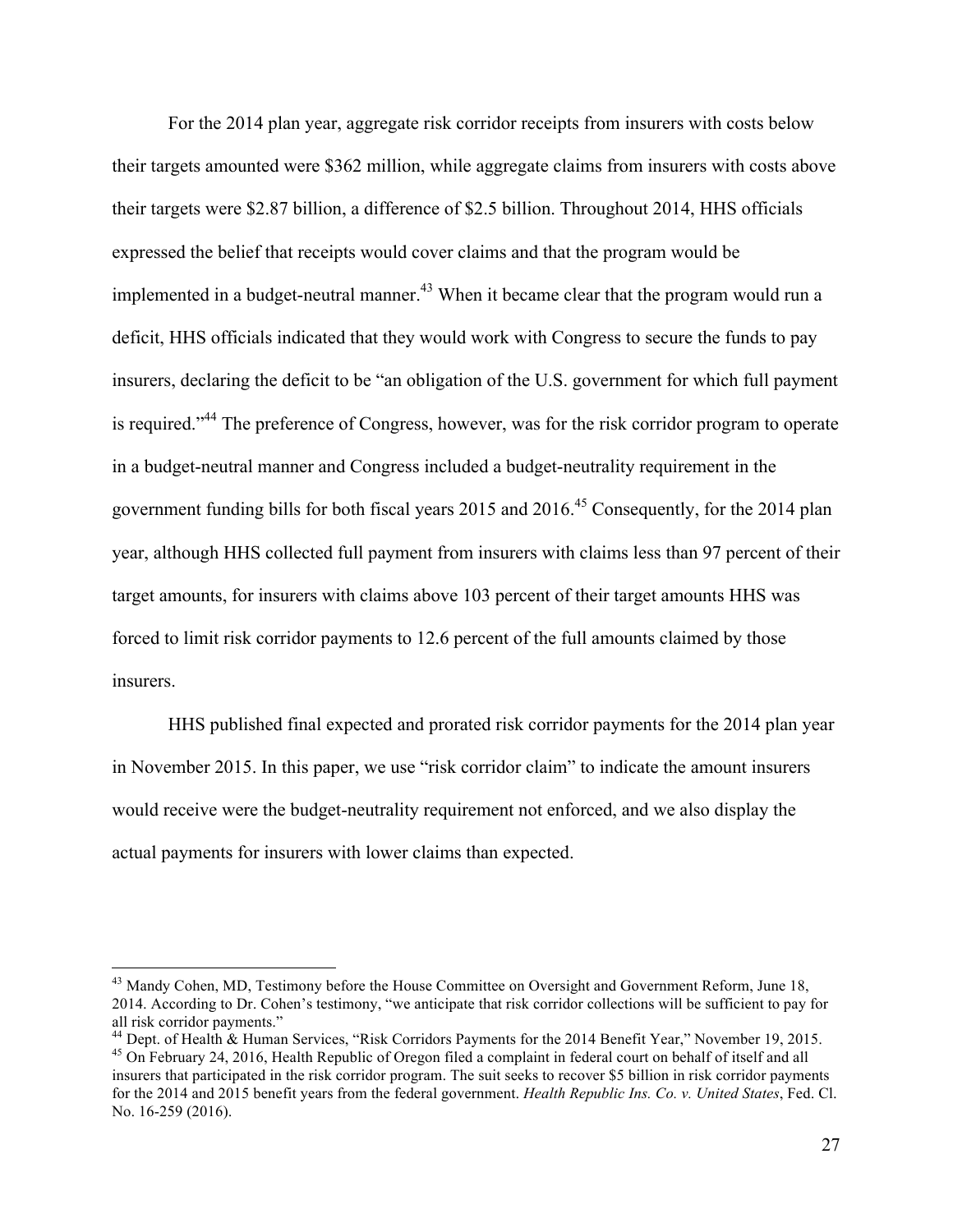## *Risk Adjustment*

The risk adjustment program was established by section 1343 of the ACA, and it applies to all non-grandfathered individual and small group plans.<sup>46</sup> Of the three premium stabilization programs, it is the lone permanent program. Risk adjustment is intended to compensate for differences among competing insurers in their aggregate risk pools that might result from plan selection decisions by consumers. It compensates by transferring premium revenues from plans whose enrollees represent a lower actuarial risk overall to plans whose enrollees represent a higher actuarial risk overall. Risk is measured prospectively based on demographic factors relating to the pool of enrollees in an insurer's plans and relating to their medical conditions; actual expenses of the individuals in the pool are not used. Unlike the reinsurance program, there is no outside funding for the risk adjustment program, as it operates on a budget-neutral basis within each market (individual or small group) and within each state. Unlike the risk corridor program, the risk adjustment program does not result in any fund transfers either between markets or states.

# *Order of Operations*

The payments and calculations associated with the three programs are applied sequentially. First, HHS determines whether an issuer must make payments to, or is eligible to receive payments from, the risk adjustment program. Next, for the 2014 plan year, insurers are compensated for the full cost of claims between \$45,000 and \$250,000 through the reinsurance program. Finally, risk corridor payments are calculated after first accounting for receipts and payments under the risk adjustment and reinsurance programs.

 <sup>46</sup> 42 U.S.C. § 18063.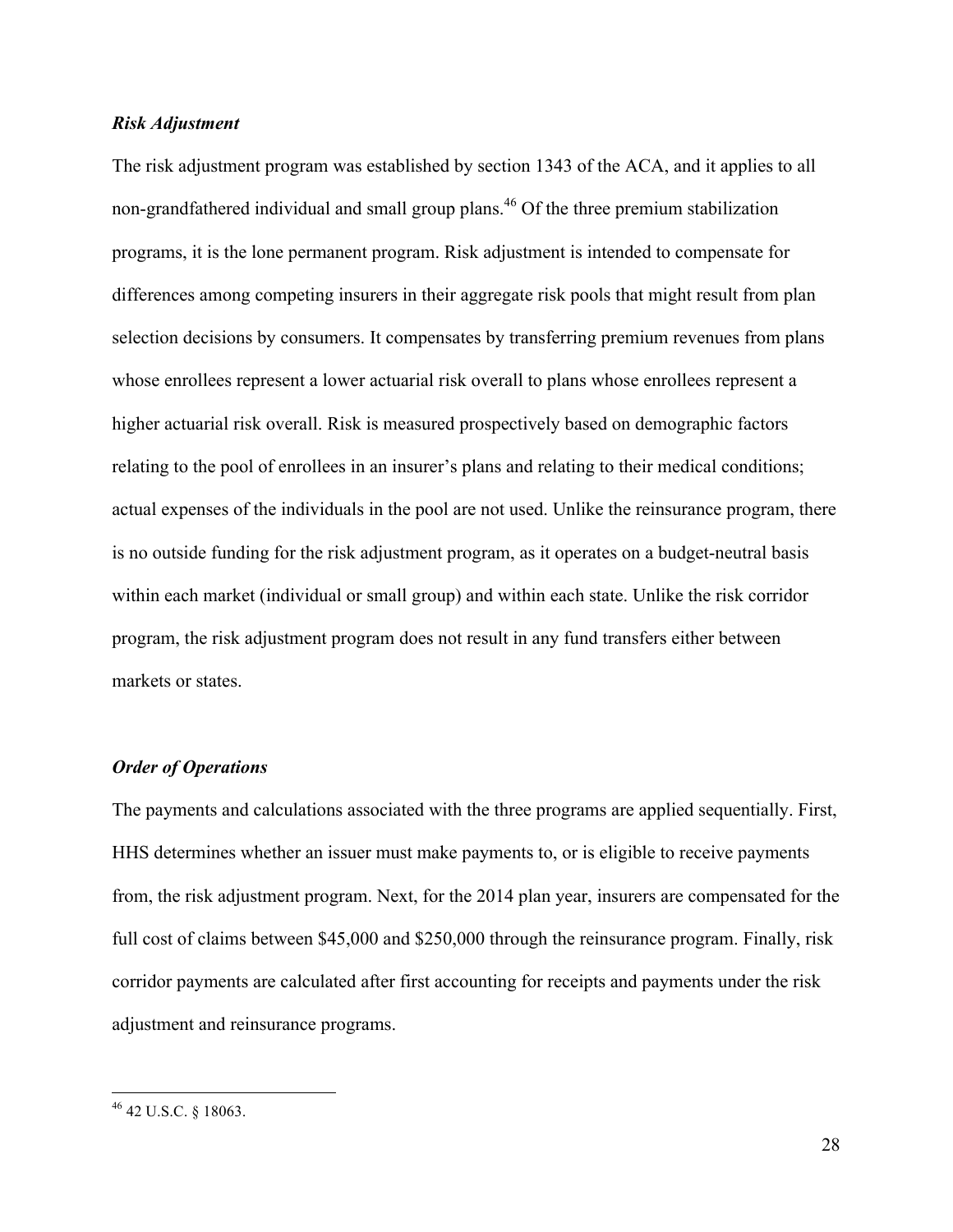# **Appendix B**

The tables below weight QHPs by life years/enrollees instead of by claims.

|                             |                 |            | <b>Medical</b> | Reinsur | <b>Risk</b> | <b>Risk</b>      | $%$ of           | # of        |
|-----------------------------|-----------------|------------|----------------|---------|-------------|------------------|------------------|-------------|
| <b>Loss Ratio</b>           | <b>Premiums</b> | <b>CSR</b> | <b>Claims</b>  | -ance   | Adjustment  | <b>Corridors</b> | <b>Enrollees</b> | <b>QHPs</b> |
| < 0.80                      | \$4.103         | \$265      | \$3,149        | \$490   | $-$ \$554   | \$9              | 18.9%            | 45          |
| $0.80 - 0.90$               | \$4,318         | \$300      | \$3,985        | \$648   | \$5         | $-573$           | 21.0%            | 39          |
| $0.90 - 1.00$               | \$4,250         | \$611      | \$4,518        | \$696   | -\$133      | \$104            | 8.5%             | 28          |
| $1.00 - 1.10$               | \$4,048         | \$329      | \$4,615        | \$750   | \$62        | \$139            | 9.3%             | 35          |
| $1.10 - 1.20$               | \$4,465         | \$446      | \$5,676        | \$1,043 | \$92        | \$387            | 12.9%            | 31          |
| $1.20 - 1.30$               | \$3,869         | \$415      | \$5,429        | \$1,138 | \$75        | \$563            | 10.6%            | 28          |
| $1.30 - 1.40$               | \$3,474         | \$257      | \$5,028        | \$944   | $-$ \$80    | \$790            | 10.9%            | 18          |
| > 1.40                      | \$3,888         | \$258      | \$6,598        | \$1,480 | \$358       | \$871            | 8.0%             | 65          |
| Coefficient of<br>Variation | 0.072           | 0.323      | 0.204          | 0.332   | 11.119      | 0.968            |                  |             |

**Table 2a: Summary Data Based on Loss Ratio Groupings**

Figures are averages across QHPs, weighting QHPs by life years.

# **Table 3a: Summary Data Based on Loss Ratio Groupings**

|                   |                 |            | <b>Medical</b> | Reins-  | <b>Risk</b> | <b>Risk</b>      | % of             | # of        |
|-------------------|-----------------|------------|----------------|---------|-------------|------------------|------------------|-------------|
| <b>Loss Ratio</b> | <b>Premiums</b> | <b>CSR</b> | <b>Claims</b>  | urance  | Adiustment  | <b>Corridors</b> | <b>Enrollees</b> | <b>QHPs</b> |
| < 1.00            | \$4,222         | \$340      | \$3.752        | \$595   | $-5238$     | $-510$           | 48.4%            | 112         |
| > 1.00            | \$3.969         | \$349      | \$5.441        | \$1,056 | \$88        | \$538            | 51.6%            | 177         |
| <b>Difference</b> | $-5253$         | \$9        | \$1.689        | \$461   | \$326       | \$548            |                  |             |

Note: Aggregate of data presented in table 2a.